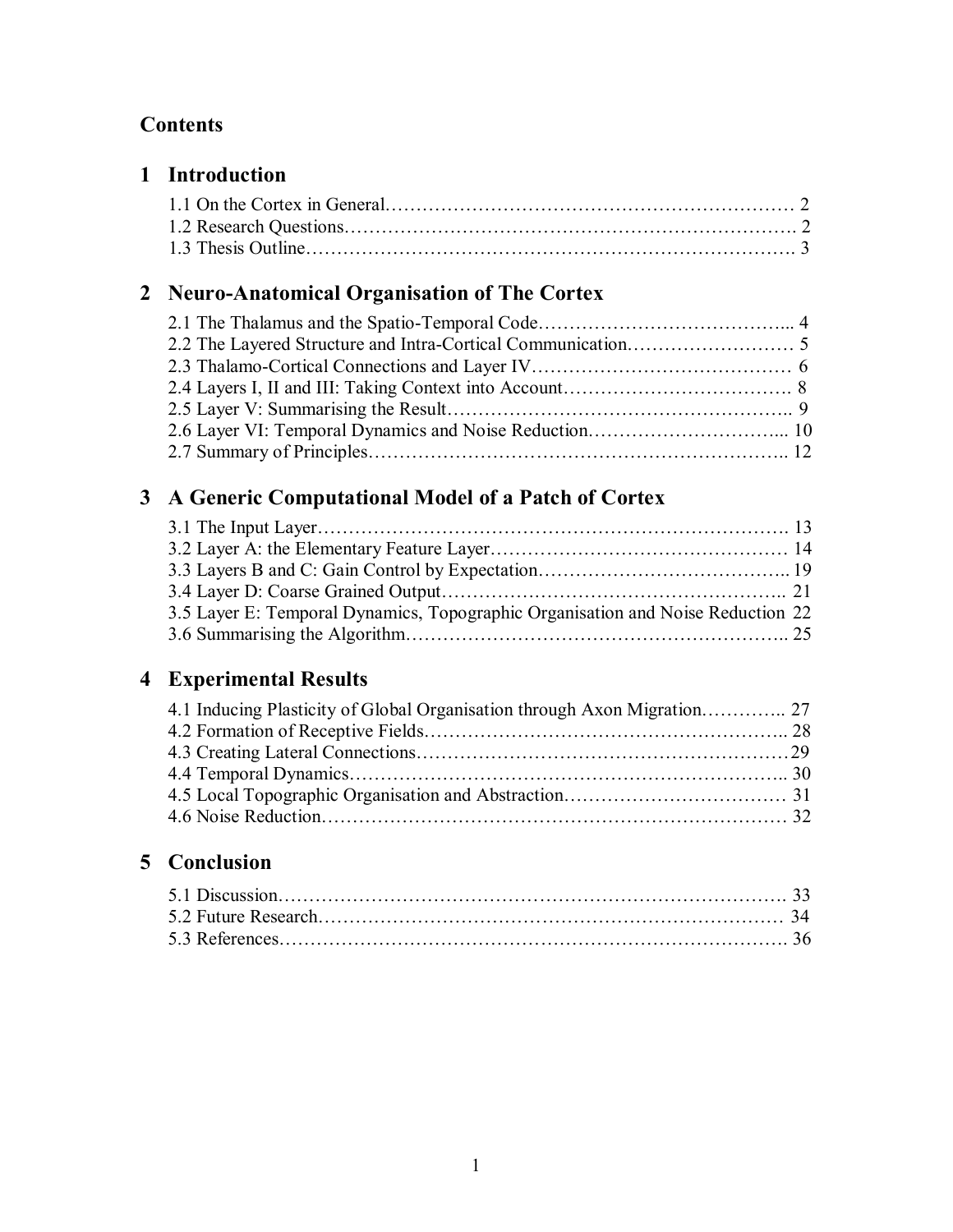## **Section 1: Introduction**

### **1.1 On the Cortex in General**

The rise of man is indisputably linked with the tremendous increase of his cortex-to-body ratio. This increase did not start with man, however, but with mammals in general. Over 195 million years ago the separation between mammals and mammal-like reptiles is presumed to have occurred, and since that time the cortex has grown drastically, indirectly implying its significance.

Reptiles possess a relatively small cortex for crude sensory analysis and primarily rely on the sub-cortical mechanisms of the mid- and hindbrain to guide behaviour. It is believed that decisions made by these areas can be considered 'instinctive', as it's possible to describe the resulting behaviours in terms of simple stimulus-response rules. Though mammalian behaviour is still guided by these primitive instincts (primitive in terms of their age in evolution), the expansion of the cortex gradually enabled an increase in the complexity of the emerging behaviour.

Where a reptile's decisions can often be explained in the context of the directly observable world around him, with mammals this approach does not suffice. From the expansion of the cortex emerged a new tool for decision-making that evolved on top of the older system and enables mammals to 'think' beyond the here and now. In everyday speech we often refer to this tool as the faculty of reason.

Reason requires world knowledge, and it is the cortex that provides this. We need to extract the important facts from the information passed on by our senses, to evaluate these facts and decide what's important and what is superfluous. We normally tend to refer to reason as the manipulation of symbols in accordance with the rules of logic, but we often forget that reasoning need not be that abstract. While the use of symbols requires high-level object recognition (and is inestimably enhanced by speech), 'common sense' reasoning as anticipating a tennis ball's trajectory will find this symbolic type of little use. Reptiles' small cortices seem to be capable only of this superficial sensory reasoning, providing them with enough mental power to catch and devour their prey. Abstract symbolic reasoning, however, is definitely beyond their capacity.

Although these types of reasoning may seem very different at first glance, they can be summarily classified as 'predicting a certain outcome'. This warrants the hypothesis that the differences in mental power may not need to be explained in terms of different mechanisms; applying the same principles at different levels of abstraction could do the trick.

#### **1.2 Research Questions**

The aim of this thesis is to explore the principles of a patch of cortex and how it deduces 'what is out there', predicts 'what will be there' and is capable of bringing about the higher levels of abstraction that endowed Man with his so-called faculty of reason.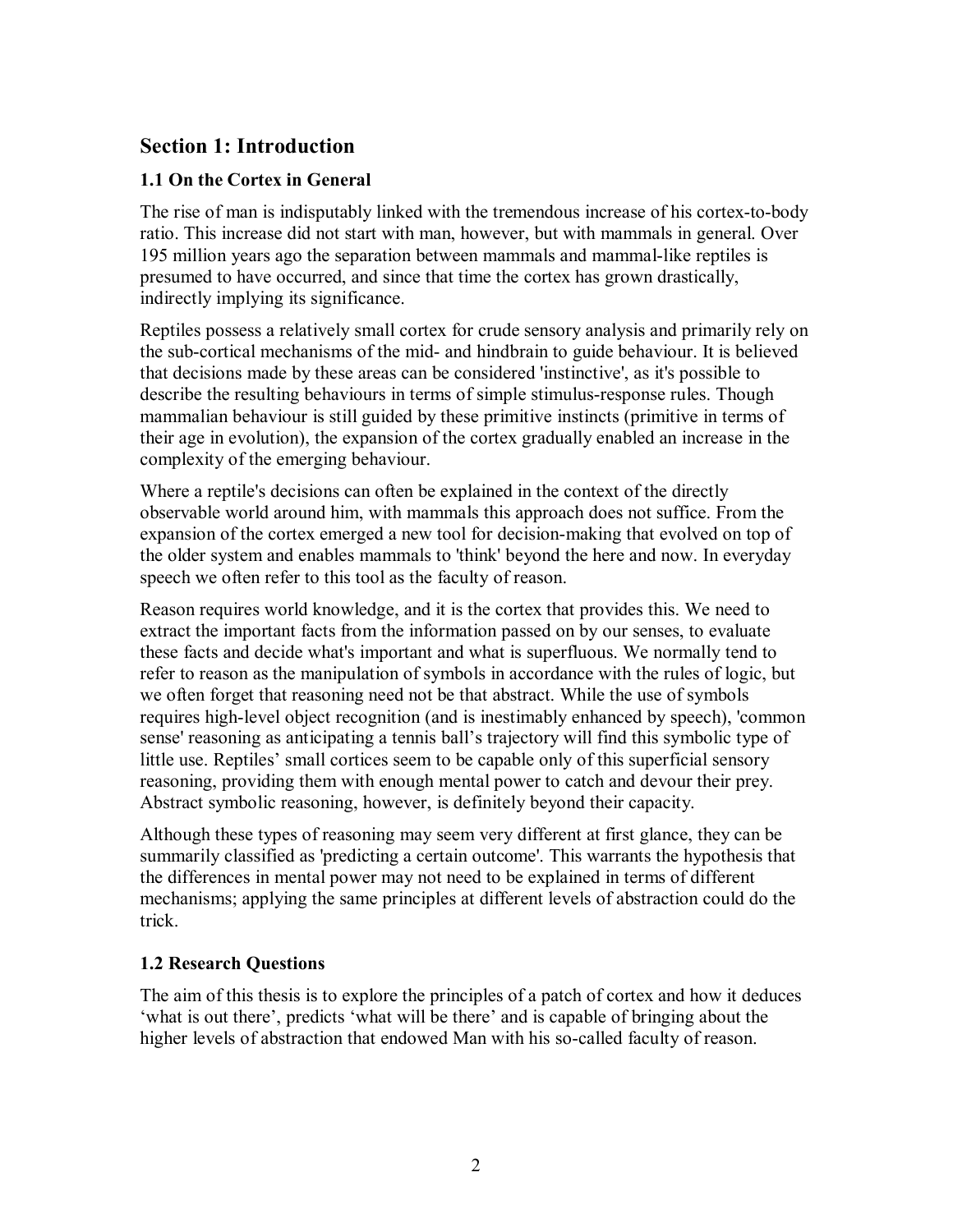#### **1.3 Thesis Outline**

This thesis is based on research conducted by the author during his half-year internship at the Artificial Intelligence Laboratory of the University of Zurich, Switzerland. Much of the credit goes to Dr. H. Valpola, responsible for the initial framework and direction of the research. Besides providing many of the ideas put forward in this thesis, he also proved to be a sparring partner invaluable for keeping the author's youthful enthusiasm in check. The main body of this thesis is divided into three sections:

- 1) Facts and Evidence from Biology
- 2) A Computational Model
- 3) Experimental Results

The first part provides a description of the findings of neuro-anatomic research, such as cortical organisation, the connections found between neurons and neurons' firing properties. The second part proposes a model that tries to explain the emergence of these properties and to provide an understanding of why they are necessary. As its aim is to give insight into the functioning of the cortex, biological plausibility has been a chief requirement during its development. The last part shows the results of a software implementation of this model, programmed by the author in Matlab.

The views proposed in this thesis are the result of a synergy between the behaviour of this computational model and the biological findings by which it was inspired.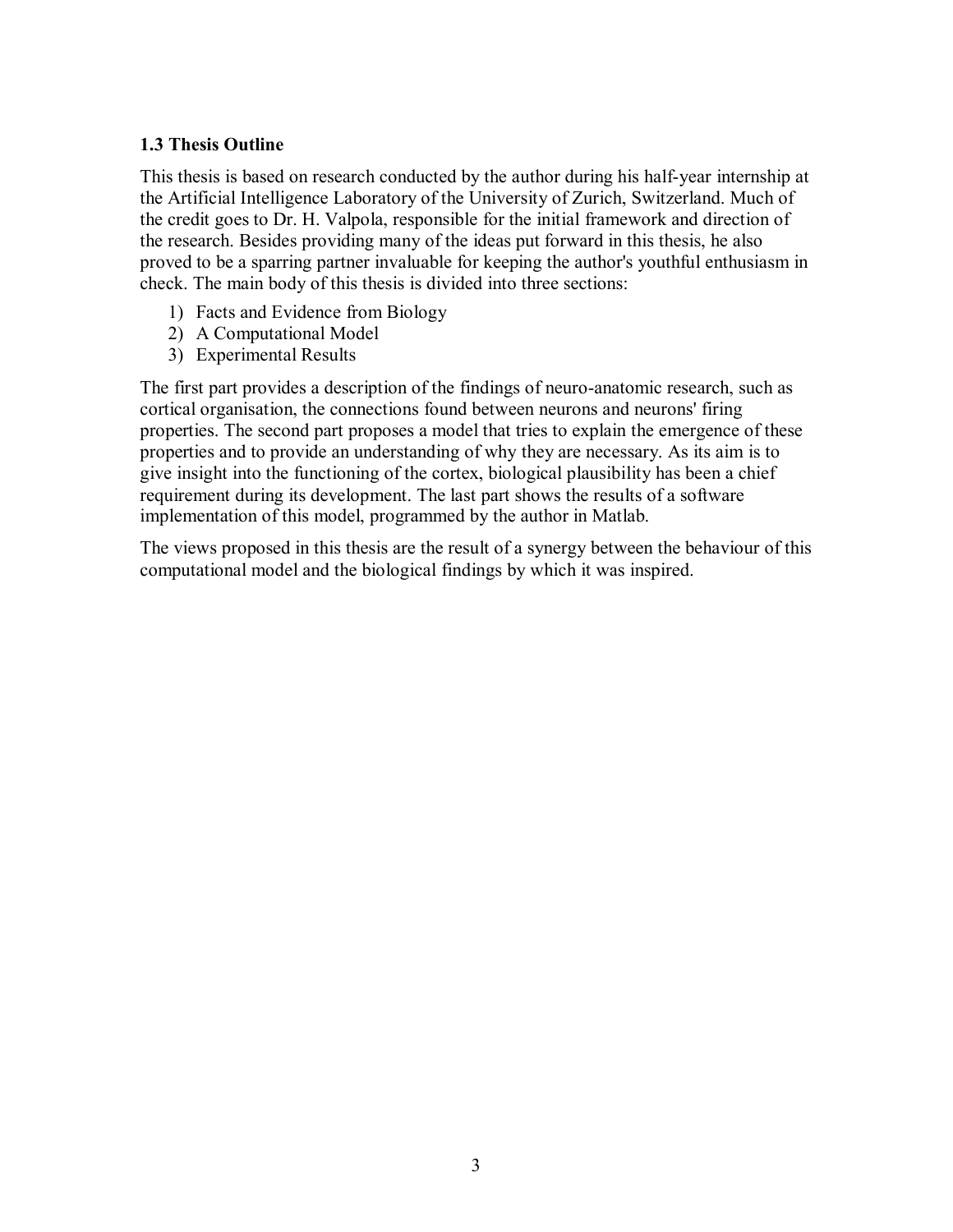# **Section 2: Neuro-Anatomical Organisation of The Cortex**

At cellular level the cortex is a very messy place, and to see structure among the proliferation of seemingly random connections is an arduous job reserved solely for the most patient of researchers. It is thus unsurprising that when looking for a specific connection to prove a certain theory, chances are high supporting neurobiological evidence will be found.

For this reason, the approach used by the author when constructing a generic computational model of the cortex was not to take each connection ever found seriously. Only when a significant number of researchers consistently reported finding a connection in multiple places on the cortex was it integrated into the model. The findings and their interpretation are presented below.

It must also be mentioned, however, that liberty has been taken to leave many types of cells and connections out of the discussion. This is not because they contradict the hypotheses presented below, but merely because they unnecessarily complicate matters and encumber understanding.

### **2.1 The Thalamus and the Spatio-Temporal Code**

Except for the olfactory pathway, all sensory information is passed through the thalamus to the cortex, thereby providing the interface between the cortex and the rest of the body. Each sensory modality is allocated a separate part of the thalamus, being for instance the lateral geniculate nucleus (LGN) for the visual pathway and the medial geniculate nucleus (MGN) for the auditory pathway (figure 2.1).



Although the origin of the information passed through this brain structure is different for each modality, its nature is the same, namely spike trains (sequences of action potentials) conveyed by individual neurons. Yet, besides merely carrying information through the firing patterns of single neurons, groups of thalamic neurons also supply additional information through their relative spatial ordering. Examples of these are the retinotopic organisation of the LGN and the tonotopic organisation of the MGN (retinotopic implies that neighbouring neurons in the LGN receive information from neighbouring patches of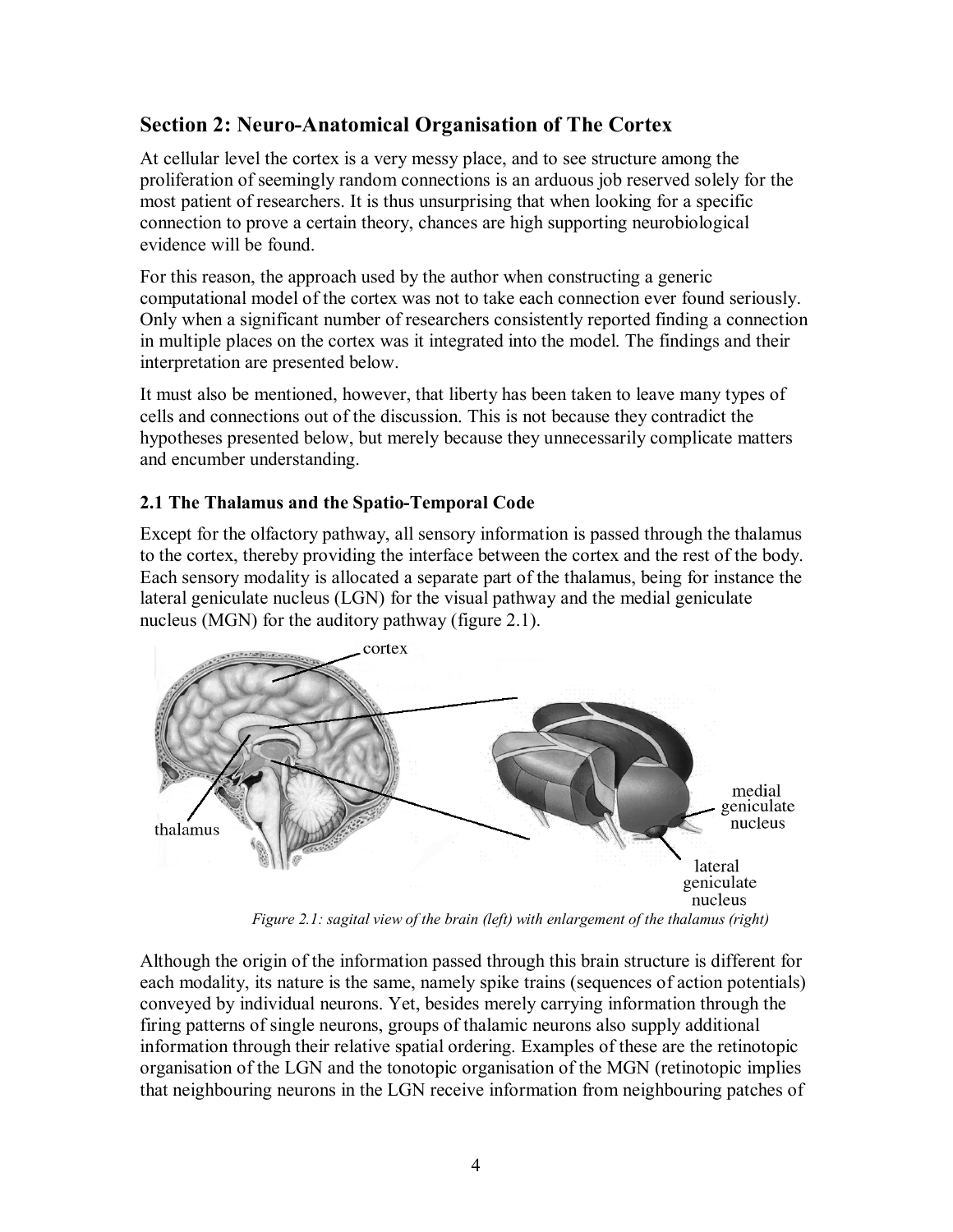the retina, while tonotopic means that the frequency sensitivity changes gradually across the MGN). This type of organisation has the desirable effect that neighbouring thalamic neurons are in some way related, and results in all sensory information being encoded both in terms of temporal and spatial activation patterns.

Research has taught us that one of the cortex' prime functions is the recognition of relevant patterns and that the cortex is essentially a homogenous substance (M. Merzenich and J. Kaas, 1980). Homogeneity implies a functioning according to similar principles regardless of modality, and thus standardisation of the code becomes essential. This requirement is fulfilled by encoding sensory information from all modalities not just in terms of neurons' temporal firing properties, but also in their spatial organisation relative to each other.

#### **2.2 The Layered Structure and Intra-Cortical Communication**

One of the most salient characteristics of the cerebral cortex that is evident in all mammalian species is that most of it is made up of six layers (figure 2.2). These layers are organised in cortical vertical columns (CVCs), with each column forming a functional unit spanning all layers. The net flow of information through these CVCs starts in layer IV, where afferent axons from the thalamus make connections with small interneurons. These interneurons in turn project to layers II and III where they excite pyramidal neurons, the most common type of neuron found in the cortex. The pyramidal neurons in Layers II and III then proceed to excite other pyramidal neurons in layers V and VI, who send their axons outside of the cortex. It is important to note, however, that this is a simplified model of the flow of information, and that in practice evidence exists for connections linking almost every layer.





The cerebral cortex functions in such a way that the neurons inside a CVC have a limited receptive field (range of stimuli able to excite the cell) and are selectively responsive to specific inputs within this field. For V1, the primary visual cortex, these have been found to be predominantly line segments of different orientations coming from a small part of the retina (D. Hubel, T. Wiesel, 1968), while for A1, the primary auditory cortex, these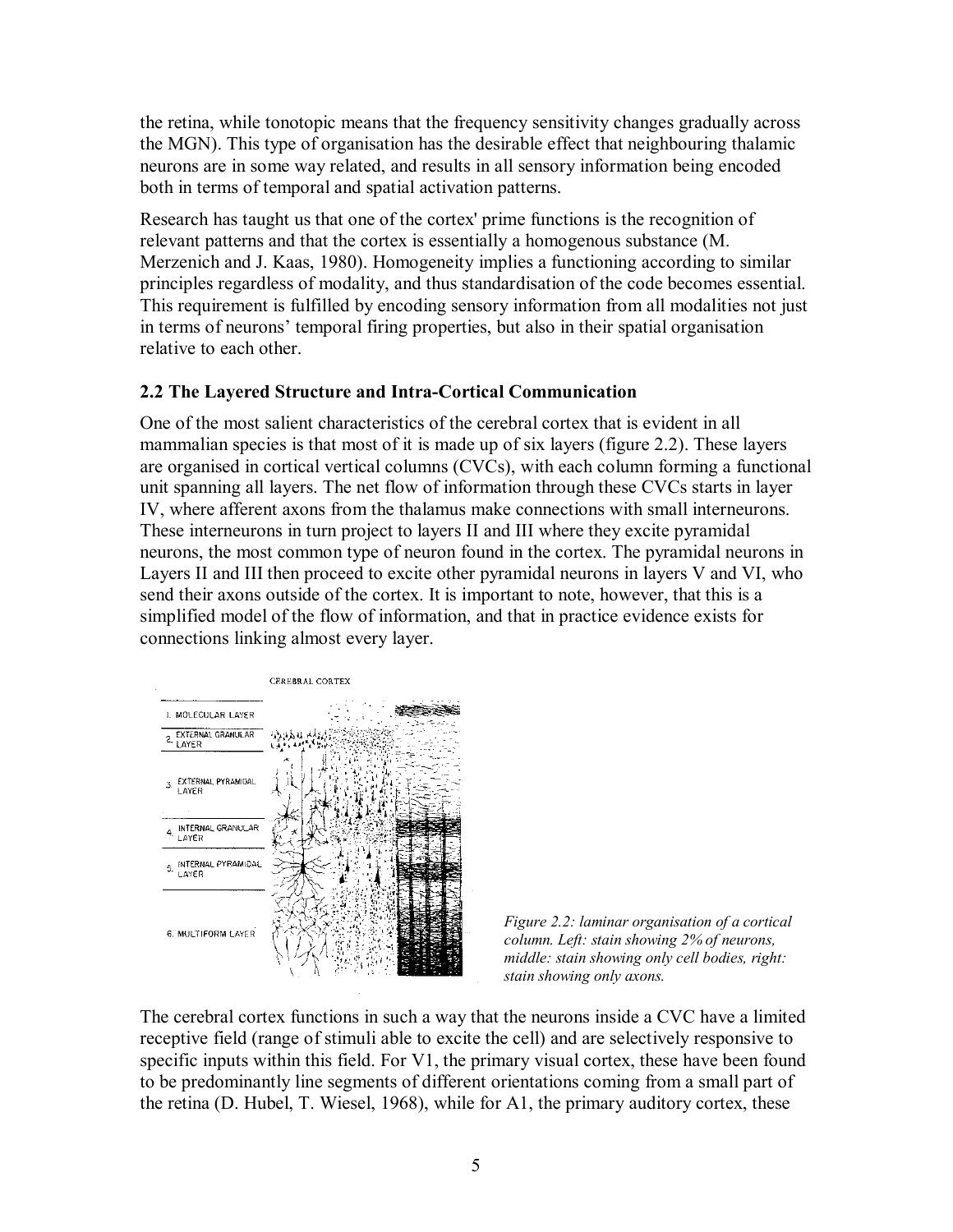are specific frequencies. The average pyramidal neuron in the cortex does not exceed its base firing rate 99.8% of the time (R. Desimone, 1998), which fits nicely with the idea that a CVC only becomes active when its preferred input is presented.

## **2.3 Thalamo-Cortical Connections and Layer IV**

The afferent axons from the LGN sprout broad axonal arbors that form excitatory connections with very small but densely packed stellate interneurons in layer IV (figures 2.3 and 2.4). With an average diameter of 1.5mm in V1 (S. Hill and G. Tononi, 2001), these arbors are quite large, effectively spreading their information over a large area (M. Bickle, 1998). This extra space is essential for CVCs to develop.



*Figure 2.3: spiny stellate cell* Figure 2.4: thalamo-cortical connections to layer IV

Though the axonal arbors are wide and overlap each other, the arbors are still limited in range and are themselves topographically organised. This organisation is therefore maintained in the cortex. However, due to the spreading of information it is not as exact as its thalamic counterpart, yet enough to identify, for example, a clear retinotopical organisation in V1.

Presumably these axonal arbors form very specific connections with particular stellate neurons. This specificity is not predetermined, but instead appears to be the result of a pruning mechanism based on Hebbian learning. Thus, though in early life layer IV stellate cells may be responsive to any stimulation within their receptive field, each neuron gradually learns to become maximally active only when a specific axonal input pattern is presented. As already mentioned, in the primary visual cortex this is often a line of a certain orientation and at a very specific place of the retina (figure 2.5).

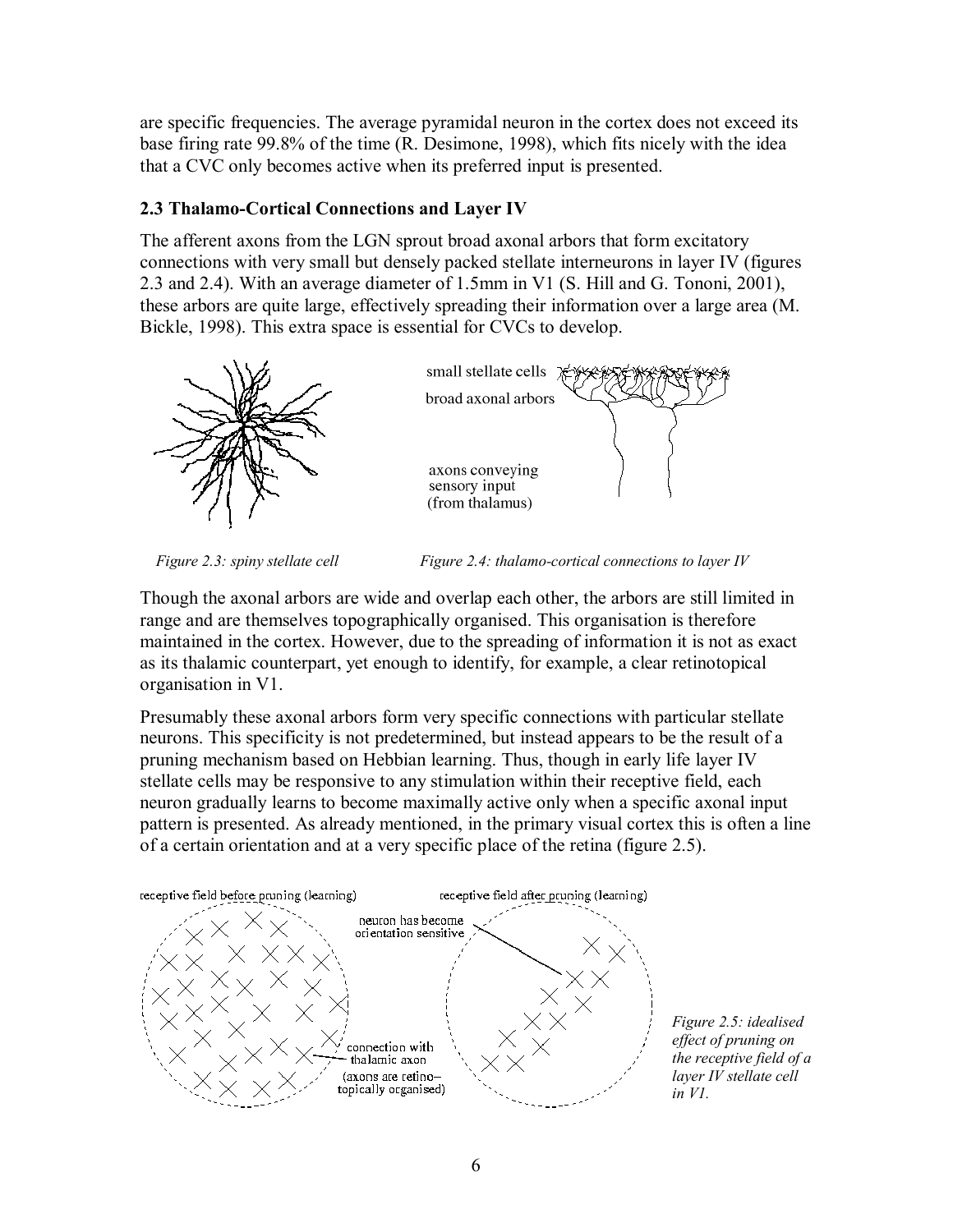Aside from their input selectivity, another important property of layer IV neurons is that across the cortical plane these selectivities are topographically organised. It thus happens to be that neighbouring layer IV neurons have related input preferences, resulting in the gradual change of orientation preference found in V1 (figure 2.6). The mechanism(s) defining this 'relatedness' is not yet fully understood, but a plausible candidate is the temporal separation normally occuring between patterns. From this viewpoint, lines whose orientations differ only a few degrees are not more related than those differing 30 degrees because of the amount of degrees of separation, but because they are more likely to occur one after the other close in time (as in a line gradually changing orientation). The advantage of this principle is that it can be used for every modality, and not just the visual one.





Finally, within layer IV an abundance of short-range inhibitory connections between stellate neurons has been consistently found (S. Grossberg, 2001). It is expected that these strongly contribute to the sparsity of activation found in the cortex, as all active neurons inhibit their neighbours (figure 2.7) and hence only those with the strongest activations remain active. This can be viewed as a competition mechanism for activation with a 'local winner wins all' strategy.

short range inhibitory lateral connections



*Figure 2.7: idealised lateral connections in layer IV* 

To sum it all up, we can consider the thalamo-cortical connections, the layer IV stellate neurons and their inhibitory interconnections to implement an elementary feature extractor. Each stellate neuron represents a specific feature that is determined by the strengths of the thalamo-cortical connections, and the cells' activations are a measure of the degree to which these features are present in the input. Local inhibition allows only the most salient features to remain active. How these thalamo-cortical connections (i.e. features) may be learnt will be discussed in section 3.2.2.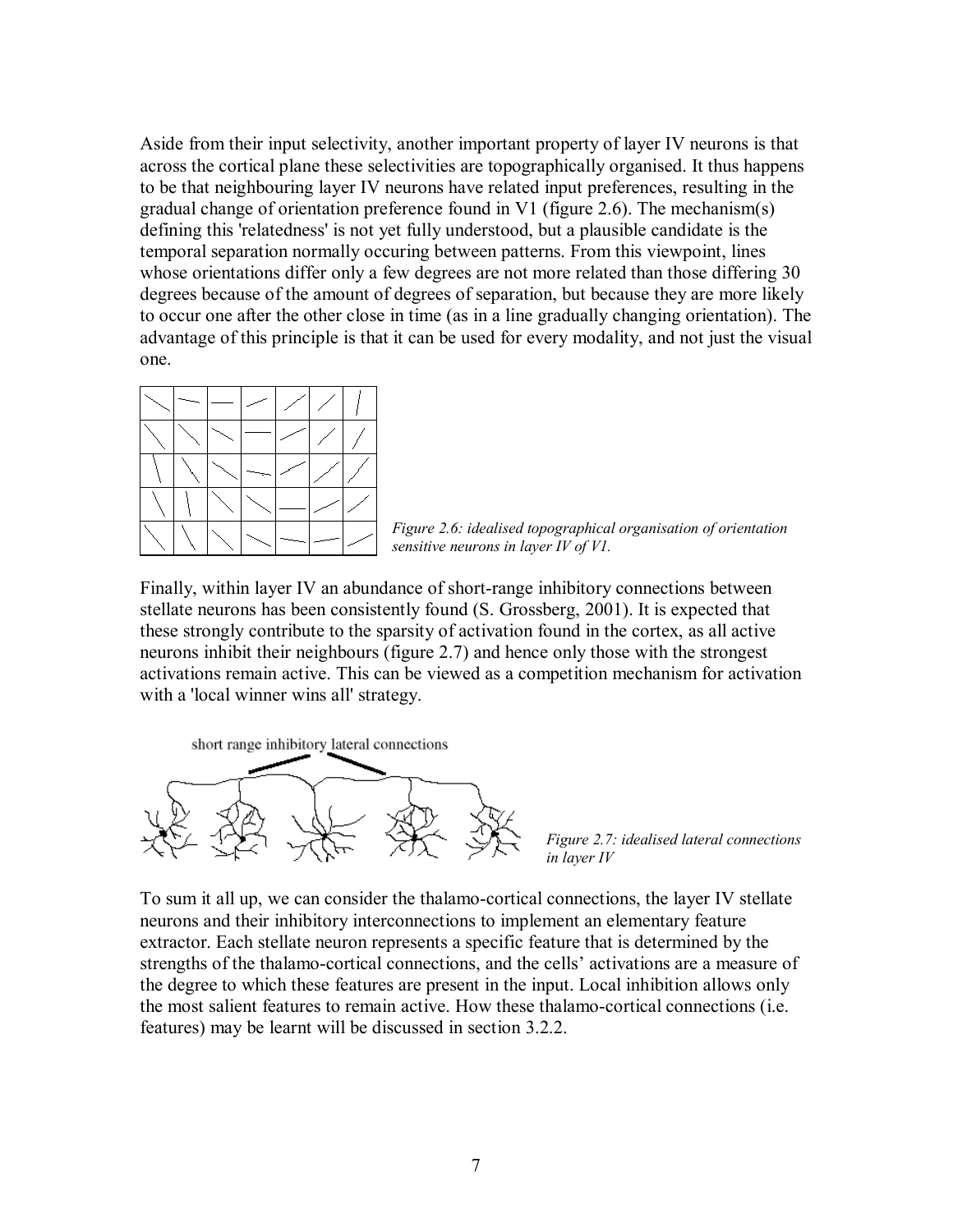#### **2.4 Layers I, II and III: Taking Context into Account**

Each layer IV stellate neuron sends its axon up to layer III, where it connects with the basal dendritic arbors of pyramidal neurons (K. Catania, 1995). The connections between layer IV and layer III neurons are probably very local, resulting in an almost one-to-one relationship between them (figures 2.8 and 2.9). For this reason, the bottom-up inputs into layer III may very well copy the layer IV activations onto layer III.



It is probable that the real added value of layer III doesn't lie in its connections with layer IV, but in those it maintains with layers I and II. Long-range lateral axons originating from layer III pyramidal neurons excite layer II stellate neurons far away (figure 2.10) and appear to link CVCs with input pattern preferences that are somehow related (U. Polat, 1996). It would thus be expected (and has also been proven) that unlike the connections with layer IV these long-range connections depend heavily on learning (Durack and Katz, 1996). This will be further discussed in section 3.3.3. The distances travelled by these axons may (again) be as much as 1.5mm in V1 (R. Miikulainen, J. Sirosh, 1996) where they predictably connect CVCs responsive to lines of similar orientation that lie in each other's extension.





The layer II stellate cells project in turn to layer I, which contains no cells; only the apical dendrites of layer III pyramidal neurons. These connections have been found to be both excitatory and inhibitory (M. Usher, 1996). Important to observe is that on average apical dendrites are found much further from the cell body than the basal ones. This would result in basal input having a much directer and stronger influence than apical input. Layer II activation is, however, very capable of facilitating layer III, which justifies the assumption that basal stimulation is driving while apical stimulation is modulatory.

The main purpose of these excitatory and inhibitory lateral connections may be to implement a gain control mechanism (M. Usher, M. Stemmler, E. Niebur, 1996).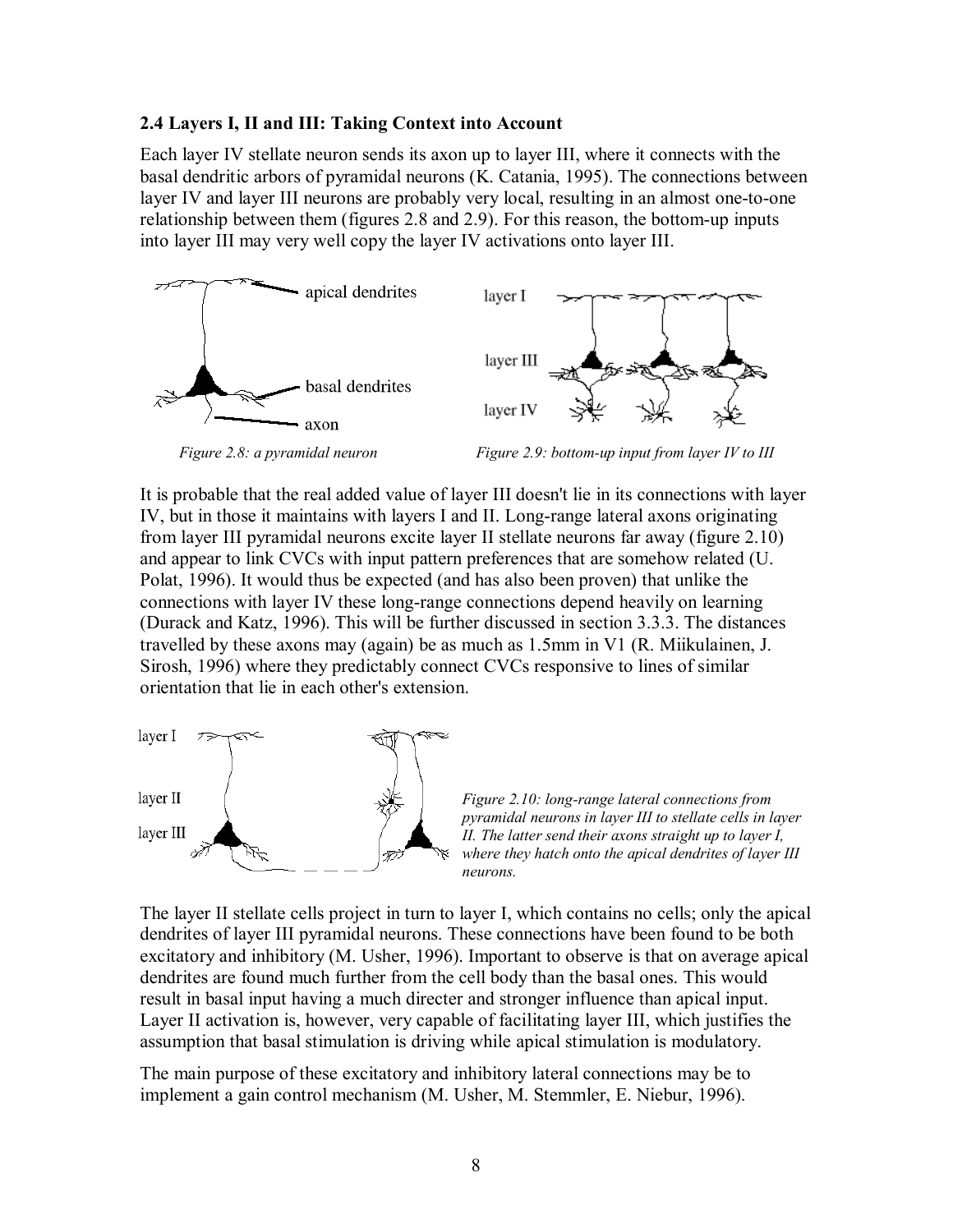Although the exact functioning of this mechanism is still unknown, neurons connected by these lateral connections were found to sometimes excite, and sometimes inhibit each other. It is hypothesized that Layer II brings about an expectancy measure for a specific layer III neuron, being more expected with more lateral input. This expectancy could in turn be used to alter the saliency of an extracted feature: if the feature is expected but bottom-up evidence is weak (perhaps due to poor lighting conditions), the feature would be enhanced. If, on the other hand, the bottom-up evidence is strong it would be useful to suppress it, allowing other unexpected features to pop out.

#### **2.5 Layer V: Summarising the Result**

Layer III sends its axons to layer V where they hatch on to the basal dendrites of pyramidal cells (figure 2.11). Layer III thus seems to provide the driving impetus for layer V. Layer V cells also have larger cell bodies than those of any other layer (figure 2.2), and as a result fewer can be found. Not much is known about the specificity of these connections, but putting the above facts together leads one to believe that layer V summarises the activation within a neighbourhood of layer III cells. Because of the topographical organisation of layer III, this summary would still contain plenty of information in order to be useful.



*Figure 2.11: driving connections from layer III to layer V* 

On the purpose of such an information reduction one can only speculate. Considering layer V is the principle output layer to extra-cortical structures, its coarse resolution may be preferential to these structures than the fine-grained version of layer III. Another advantage would be that it reduces the amount of outgoing axons, which is crucial if we wish to keep the output size (number of layer V pyramidal neurons) equal to the input size (number of thalamo-cortical axons). Failure to do so would lead to an undesirable non-linear expansion in the amount of required cortex space at higher levels.

Finally, by summarising layer III activation it is probable that layer V will be more invariant than layer III, being responsive to a whole range of patterns instead of individual ones. In section 5.2 hierarchies of cortical maps will be considered, and here it will become apparent why this invariance is necessary to attain stable object recognition.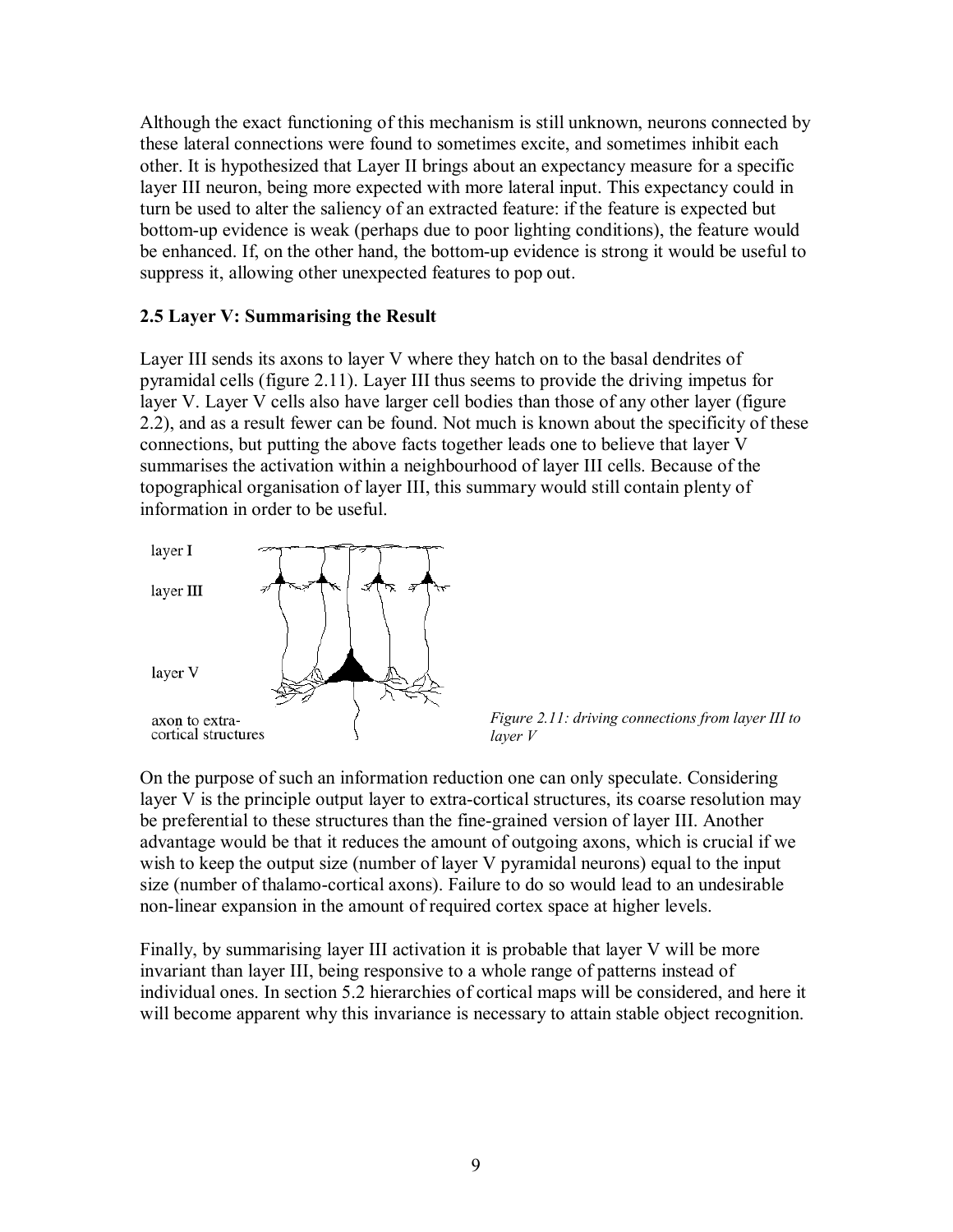#### **2.6 Layer VI: Temporal Dynamics and Noise Reduction**

Layer VI contains a wide variety of cells, all of which presumably have different functions. Due to the inward position of this layer it has been difficult to study these cells in detail, but hypotheses on some of their functions exist.

First of all, small pyramidal cells are found that have their basal dendrites stimulated by layer III neurons. They thus rely on layer III to provide the driving input, while their apical dendrites are usually found in layer IV (K. Catania, 1995, see figure 2.12). Though apical stimulation alone wonít lead to an action potential, they heavily facilitate their layer VI pyramidal cell's firing probability when basal stimulation is present. Layer VI pyramidal cells tend to send their axons directly up to layer IV, but many also project back to the thalamus.



*Figure 2.12: connections to and from layer VI* 

#### **2.6.1 Temporal Dynamics**

One of the functions of these cells may very well be the introduction of temporal dynamics into the cortex. It takes time for activation to be propagated through the entire CVC and this delay can be exploited for learning activation sequences on layer IV. Temporal context would suddenly become a factor, enabling properties like the direction sensitivity in addition to just the orientation sensitivity of V1 cortical neurons. Hawker, Parker and Lund support this view, claiming they found that layer IV neurons loose their direction sensitivity when layer VI is knocked out (Hawker, Parker, Lund, 1988).

A hypothesis explaining these findings may be as follows. An active layer IV neuron would trigger the layer III neuron within the same CVC. This layer III neuron would in turn excite a layer VI neuron outside (but close to) it's own CVC. This layer VI neuron would then proceed to facilitate the layer IV neuron of *its* CVC, which is therefore a different one than the layer IV neuron that started the cascade.

By the time this loop has been completed the thalamic input into layer IV will probably have changed (the line in the picture will have moved, or the pitch in the melody will have shifted etc.). However, the layer III-to-VI connection will be such that, considering the previous input, the CVC newly facilitated by layer VI is the one expected to be activated next. Given sufficient supporting thalamic evidence for this newly facilitated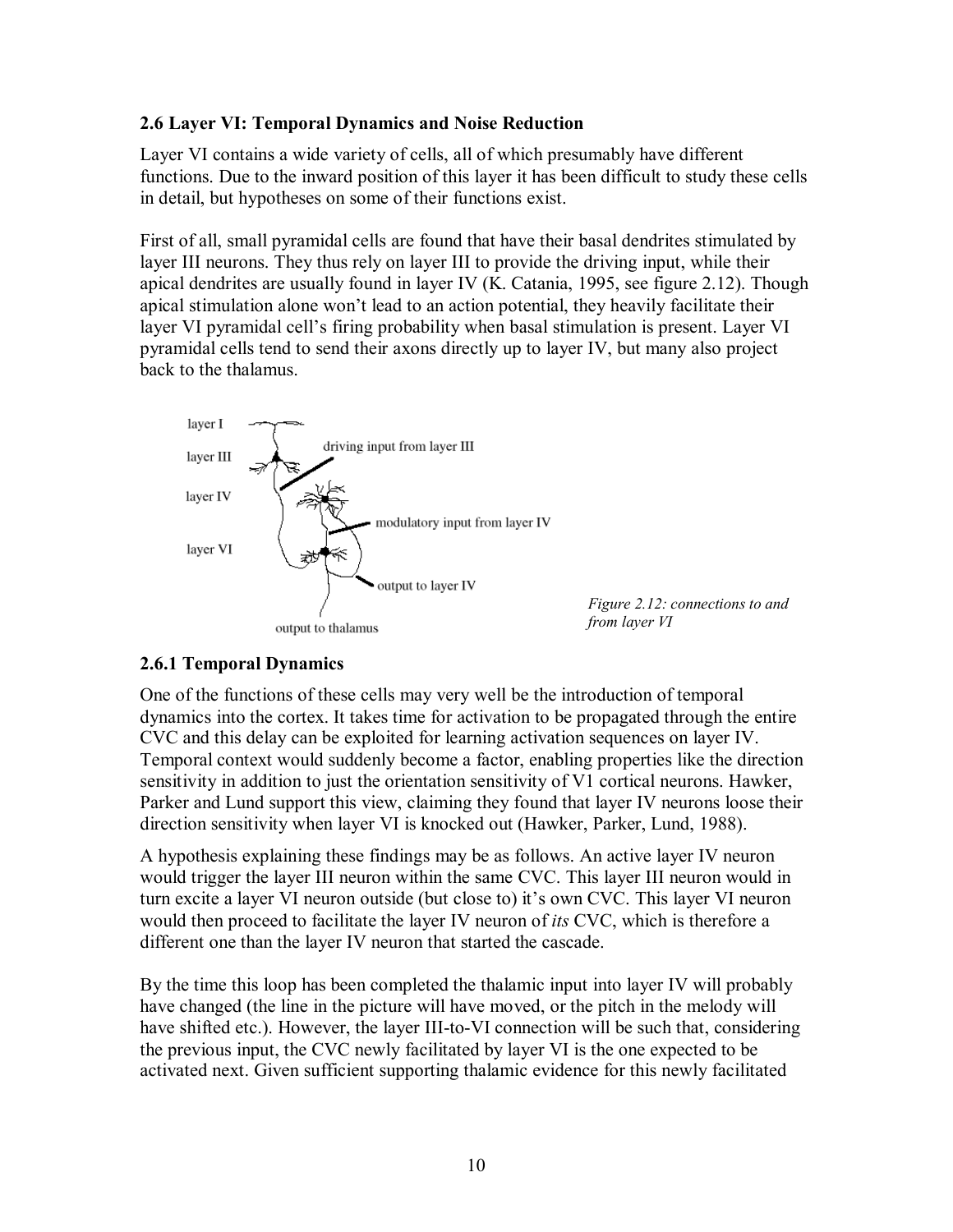layer IV neuron (or lack of conflicting information), the additional temporal facilitation would insure that that CVC indeed wins the local competition in layer IV.

Because a different input history means different layer III neurons were previously active, this would also imply that probably different layer VI neurons were active as well. In V1's case this means that although the thalamic input may be the same (a line at a certain place of the retina), it is the facilitation of layer VI that provides the temporal information as to whether this line is moving left or right. This layer VI facilitation leads to the activation of different layer IV neurons depending on the direction of movement.

## **2.6.2 Topographic Organisation**

Another function of layer VI may be to induce the topographical organisation of gradually changing receptive fields of layer IV. Although no supporting biological evidence has yet been found, it would not be too unlikely if instead of very specific 1-to-1 connections, layer III axons actually sprout small axonal arbors in layer VI. This would link each layer III neuron to a small layer VI neighbourhood, which in turn modulates a small neighbourhood on layer IV. How this could aid topographic organisation will be discussed in section 3.5.2.

## **2.6.3 Noise Reduction**

But besides projecting up to layer IV, layer VI neurons also send axons back to the area of the thalamus from which they receive their information in the first place (S. Luck, 1997). Here they form direct excitatory connections with neurons in the thalamus and the thalamic reticular nucleus (TRN). Where the direct cortico-thalamic connections are very specific, neurons excited in the TRN in turn have a diffuse inhibitory effect on the thalamus (figure 2.13).



*Figure 2.13: cortico-thalamic connections* 

It is believed that within the thalamic cells excited directly by the layer VI neurons, the excitatory and inhibitory influences are roughly equal and therefore cancel each other out (Grossberg, 2002). On the other hand, the effect on those thalamic neurons that are not directly excited by layer VI but lie close to those that are, the diffuse inhibition from the TRN is still present and consequently suppresses their activations. This view is supported by the fact that stimulation of layer VI alone rarely leads to thalamic activation, but when bottom-up input into the thalamus is present, layer VI is quite effective at diminishing the activation that's already there (S. Luck, 1997). Considering these facts, noise reduction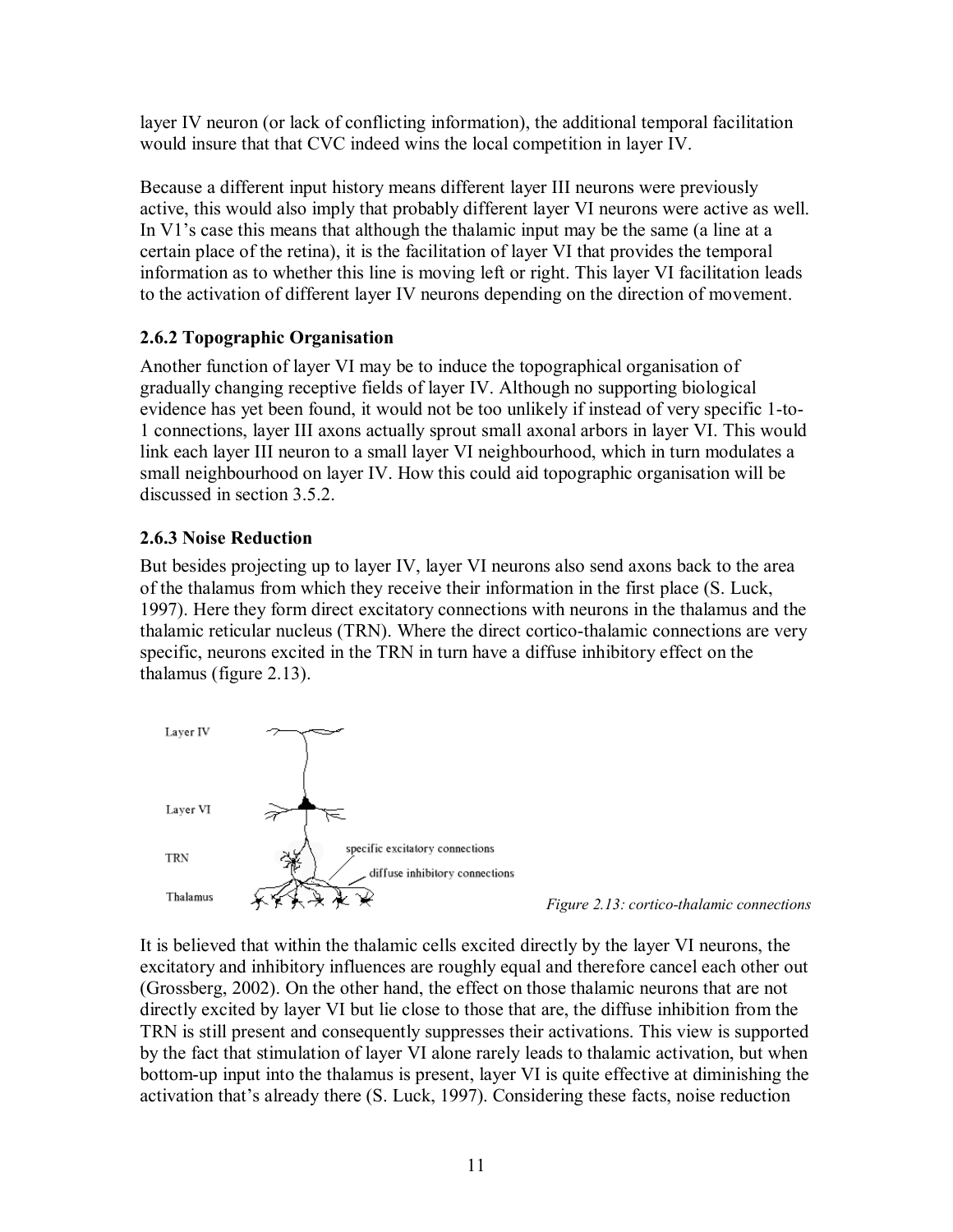would seem a likely candidate for the function of these connections, a hypothesis that will be further discussed in section 3.6.

# **2.7 Summary of Principles**

Considering the facts and views presented in this section, a summary of the important (yet hypothetical) principles applicable to the cortex in general may be as follows:

- Spatial patterns are extracted using the thalamic receptive fields of layer IV. These receptive fields arise due to the specificity of thalamo-cortical connections.
- Temporal patterns are also extracted by layer IV, but with the aid of layer VI. The delay of layer VI compared to Layer IV enables layer IV to 'remember' what happened at an earlier time.
- The organisation of CVCs (such as the gradual change of orientation-selectivity in V1) is decided by temporal properties of the input patterns only. The fact that CVCs with similar spatial receptive fields are located close by is only because these patterns often occur close in time.
- Layers I, II and III implement a mechanism in which the local patterns extracted by layer IV are compared with what is known on a more global level and adapted accordingly. Thus, depending on what other pieces of the cortex 'know', extracted features may be either suppressed or made more salient.
- Layer V summarises what the cortex has calculated, thereby reducing the amount of output information and introducing the invariancy (or abstraction) needed for higher-level cognition (see section 5.2).
- Besides introducing temporal dynamics, another function of layer VI may noise reduction in the thalamus. This may be closely linked with attentional mechanisms.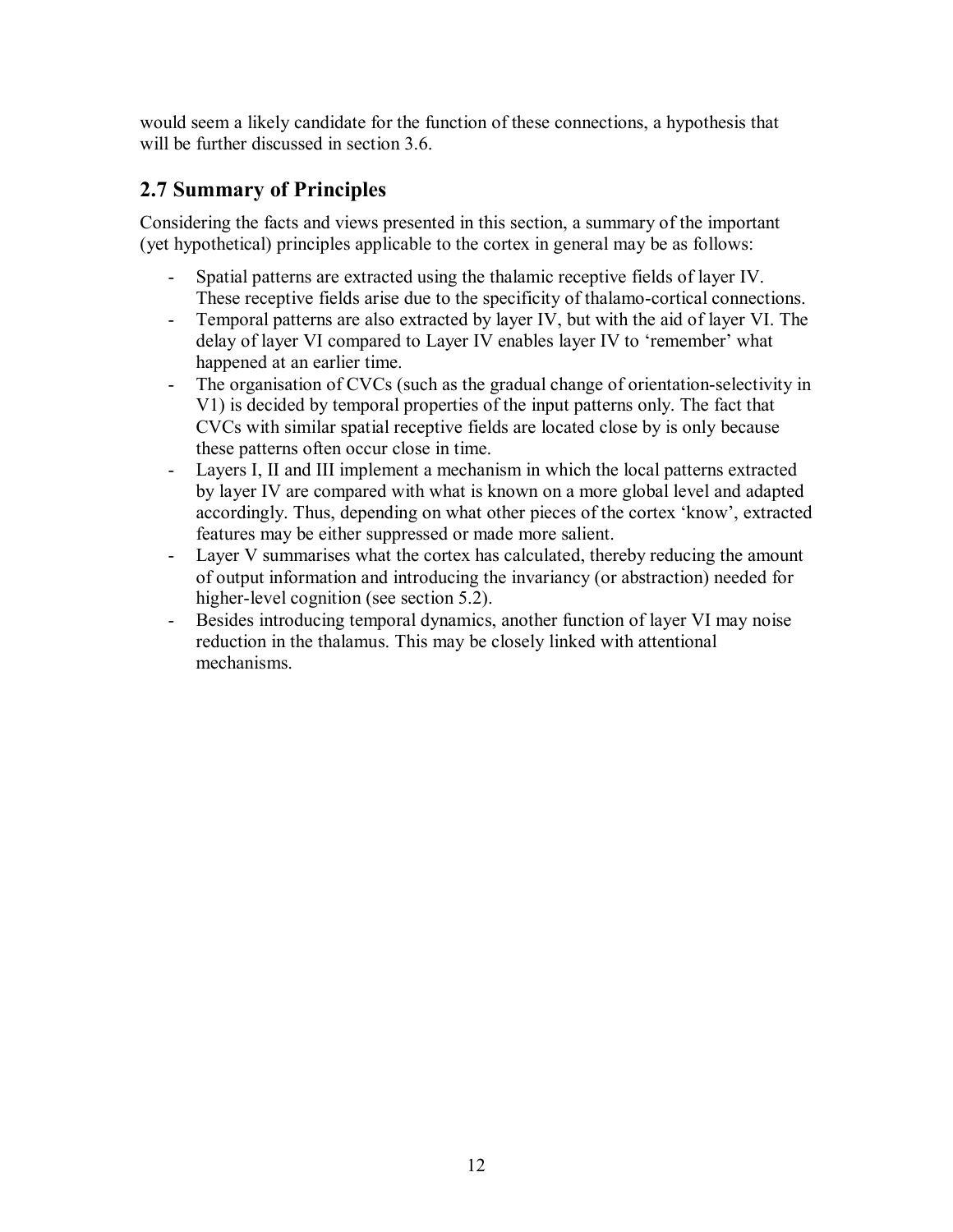# **Section 3: A Generic Computational Model of a Patch of Cortex**

Neuro-anatomic research has given us in-depth knowledge of the cellular organisation of the cortex and the complex connectivity within and between layers. Due to this complexity, however, it is very difficult to discover important underlying mechanisms from neurobiological data directly. For this reason, instead of observing what the cortex does in practice, it may be more fruitful to hypothesize about how the cortex could work in theory. This means abstracting from the myriad of cell types and their connections and proposing a biologically plausible model that gives rise to the same properties as the real cortex.

The model presented in this chapter retains the laminar organisation present in the actual cortex, but to avoid confusion the following translation is used:

| <b>Brain</b> | Model       |
|--------------|-------------|
| Thalamus     | Input Layer |
| Layer IV     | Layer A     |
| Layer III    | Layer B     |
| Layer II     | Layer C     |
| Layer I      | <b>NA</b>   |
| Layer V      | Layer D     |
| Layer VI     | Layer E     |

Layer I contains no neurons and consequently lacks interesting computational properties. For this reason it is not modelled.

#### **3.1 The Input Layer**

The cortex receives input from the senses, and the obvious counterparts for our model would be artificial sensors like cameras and microphones. The information sent by these sensors is copied onto the input layer, which has the same function as thalamic nuclei like the LGN or MGN. Thus, for a camera sending 32x32 greyscale pixel images the input layer would be a 32x32 matrix with values ranging from 1 to 256, each entry corresponding to the intensity of a pixel.

It is important to note that whatever the source of information, for the system to function properly the values in the input layer have to be strictly non-negative. This is perfectly defendable, considering each entry value is the computational equivalent of the intensity of a spike train. And how could a burst of action potentials have a negative frequency?

Besides being a relay site for sensor data to layer A, the prime function of the input layer is to form part of a greater denoising mechanism. The functioning of this mechanism, however, will be discussed in section 3.5.3, when we've also considered layer E.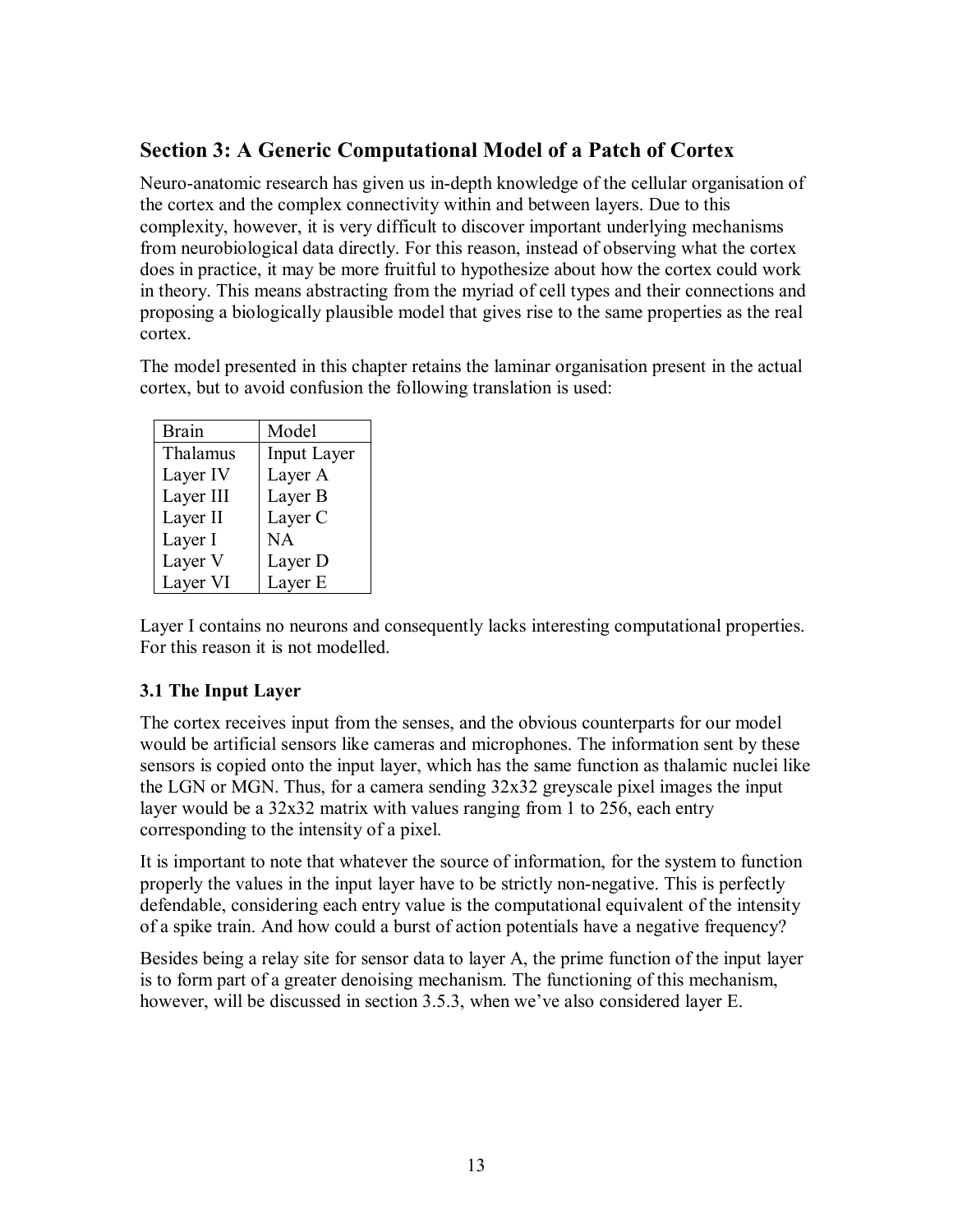#### **3.2 Layer A: the Elementary Feature Layer**

#### **3.2.1 Propagation of Activation**

Layer A also consists of a 2D matrix of artificial neurons and its values correspond to the stellate neuron activations of layer IV. It receives its input primarily through the connections it enjoys with the input layer. As with normal neural networks, these connections have different weights, and the layer A activations depend on the input layer activations multiplied by the weights between the input layer and layer A (see formula (1) and figure 3.1).

$$
A_a = W_{Ia}^* A_I \tag{1}
$$

where  $A_a$  = activation of layer A neuron 'a'

 $W_{Ia}$  = weights between the input layer neurons and 'a'

 $A<sub>I</sub>$  = the input layer activations

As mentioned in chapter 2, the direct thalamo-cortical connections to layer IV stellate neurons have been found to be excitatory, and for our model this translates into the existence of only non-negative weights.





## **3.2.2 Weight Learning**

We hypothesized that the connections between thalamo-cortical axons and layer IV stellate neurons are very specific, enabling layer IV neurons to develop highly distinctive receptive fields (figure 2.3). As with all neuronal learning, the mechanism leading to this organisation should primarily be based on Hebb's law, which states that the connection between two neurons is strengthened only when both neurons are active at the same time. Another important learning principle found throughout the nervous system is that when a post-synaptic neuron is active without its pre-synaptic counterpart being so, the connection between them is weakened. This type of learning can easily be implemented with the following formula:

$$
\delta W_{ia} = A_i^* A_a - C^* \text{mean}(A_i^* S(I_a)) \tag{2}
$$

where  $\delta W_{ia}$  = the change in connection strength between a layer A neuron 'a' and an input layer neuron 'i'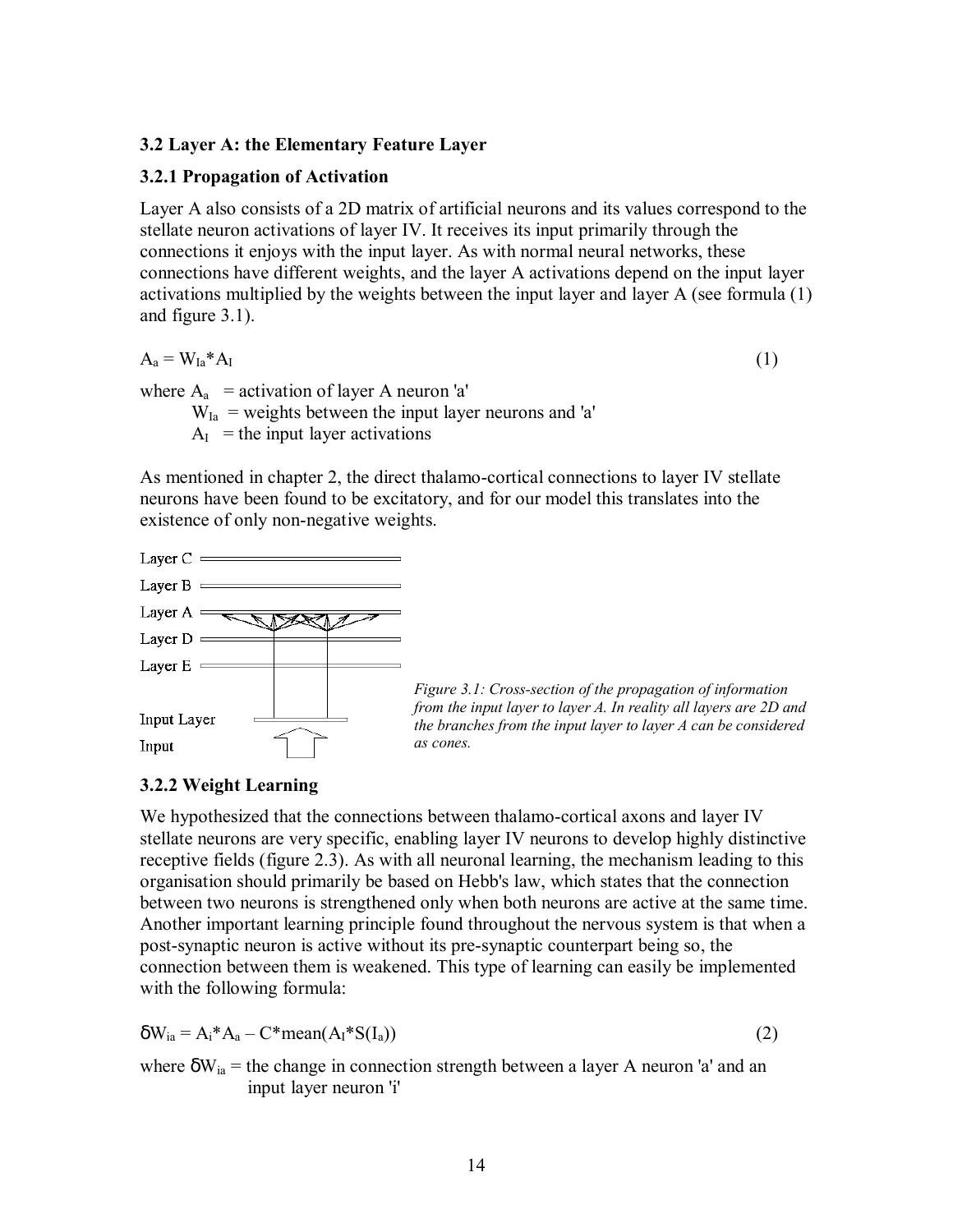- $A_a$ ,  $A_i$ ,  $A_l$  = the activities of neuron 'a', neuron 'i', and the input layer respectively  $C = a constant$ , in our implementation 0.1
- $S(I_a)$  = the set of all activations of input layer neurons that form connections with neuron 'a'
- $A_1^*S(I_a)$  = the members of the set  $S(I_a)$  multiplied by their activations

The term  $A_i^*A_a$  in (2) simulates Hebb's law and causes the weight change to be proportional to the combined activity of both the layer A and the input layer neuron. Since all input layer activities are positive and the connections between the input layer and layer A are positive as well,  $A_a$  will also always be positive and so will  $A_i^*A_a$ . This means that the term  $A_i^*A_a$  can only strengthen connections.

The term  $C^*$ mean( $A_I^*S(I_a)$ ), on the other hand, is used for the second learning principle and represents the average  $A_i^*A_a$  value for a particular layer A neuron. Input layer activations that haven't contributed much to the excitation of neuron 'a' have a lower than average  $A_i^*A_a$  value and hence formula (2) may cause their weight changes to become negative (also depending on C).

If the new weight of such a connection is negative, it is set to  $0$  (see formula  $(3)$ ). This satisfies the constraint that only non-negative connections are allowed and, as we'll see below, has additional advantageous side-effects.

 $W_{ia} = rect(W_{ia} + \delta W_{ia})$  (3) where  $W_{ia}$  = the connection weight between neurons 'i' and 'a' rect  $=$  a function that changes any negative number to 0

#### **3.2.3 The Neighbourhood function**

In chapter 2 we saw how thalamo-cortical axons sprout broad axonal arbors that form connections with many stellate neurons within a certain neighbourhood. This localised arborisation principle is simulated in the model by pruning the connections between the input layer and layer A. Towards this end, the centre of mass of weights sprouting from each input layer neuron with respect to layer A is calculated. Then, on layer A a prespecified maximum arbor radius with this centre of mass as its centre is used to define the axon's neighbourhood, outside which a connection is pruned.

One must bear in mind, however, that despite this inability to form connections beyond a neighbourhood, within it the weights of the connections are allowed to change, hereby possibly displacing the axon's centre of mass and allowing the neighbourhood to migrate across layer A (figure 3.2). In section 4.1 we will see how this migration allows axons that convey information somehow correlated to move closer to one another and project to the same layer A neurons. This is essential for useful receptive fields and global topographic organisation (like the retinotopic organisation) to develop.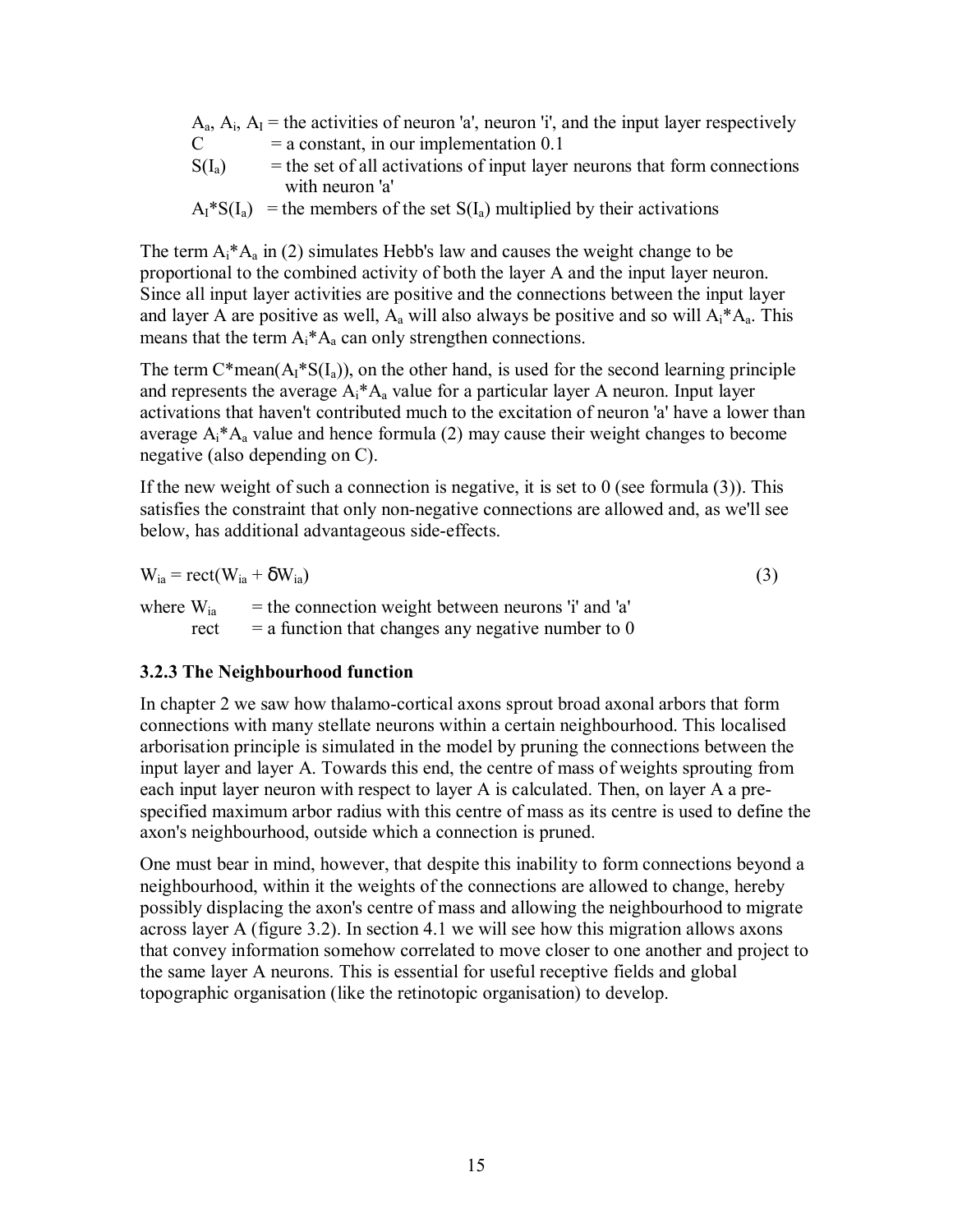

*Figure 3.2: cross-section of input and layer A demonstrating the migration of an axonal arbor* 

Thus, given an input layer neuron and its outgoing weights, we may define the neighbourhood as follows:

| $NH_i = (1 - Dist_i/ArborRadius) > 0$ |                                                                                               | (4) |
|---------------------------------------|-----------------------------------------------------------------------------------------------|-----|
| where $NHi$                           | $=$ the neighbourhood of an input layer neuron 'i'                                            |     |
| $Dist_i$                              | $=$ the distance of a point on layer A to the centre of mass of<br>weights sprouting from 'i' |     |
| ArborRadius                           | $=$ the pre-specified radius of axonal arbors                                                 |     |

This formula describes an inverted parabola whose non-positive values are set to 0, while its remaining values are set to 1. This leaves a disc of ones amidst a plain of zeros.  $NH<sub>i</sub>$  is then multiplied with the connection weights, pruning any connections forming outside this neighbourhood. New connections are given the strength  $\varepsilon$ , a very small (but nonzero) positive number. The advantage of using these neighbourhoods is two-fold:

- 1) The computational complexity (amount of weights) scales linearly with the input size and the arbor radius. It is unaffected by changes in the size of Layer A.
- 2) It enables parallel local processing of large amounts of data, as information of an axon is only distributed as far as the axon's neighbourhood. This becomes especially useful in combination with a hierarchy of cortical maps, which will be discussed in section 5.2.

#### **3.2.3 Global Competition for Weights**

The danger of using migrating local neighbourhoods is that layer A neurons that should receive information from a certain group of input layer neurons (perhaps because these input layer neurons contain information from the same site of the retina) in fact don't, due to different neighbourhoods having migrated too far from each other. In other words, there has to be some driving force that organizes the neighbourhoods among each other, grouping those that are statistically related close together and separating unrelated ones.

In our model, this driving force is provided by divisionally normalising the total sum of weights leading into a single layer A neuron to 1 (formula (5)). If you have only 1 input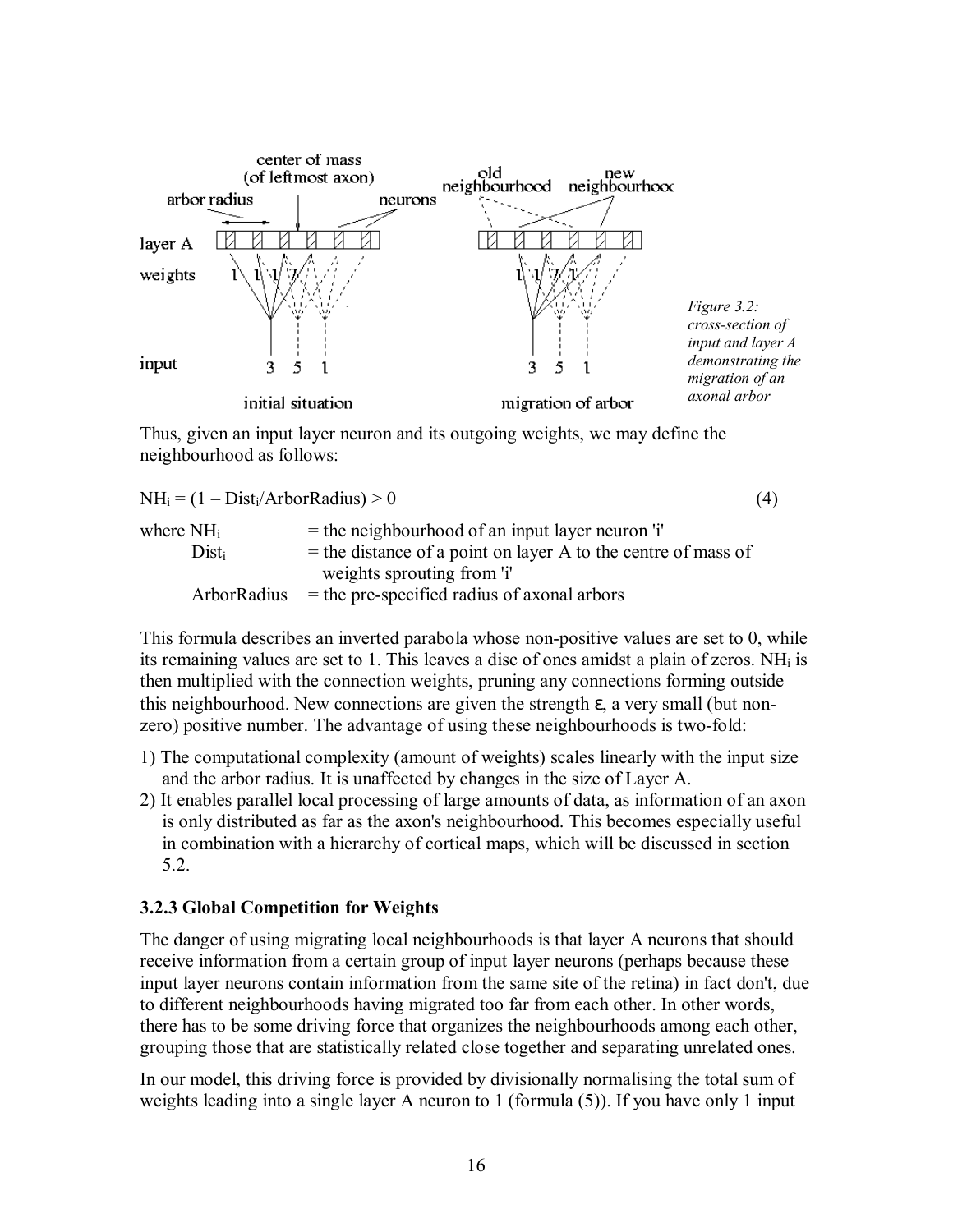layer neuron, this means it can establish connections of strength 1 with all layer A neurons within its neighbourhood. If you have many input layer neurons with their neighbourhood covering the same layer A area, however, that means they'll have to share their weights with others (since the sum of weights leading into one layer A neuron is maximally 1).

 $W_{Ia} = W_{Ia} / (sum(W_{Ia}))$  (5)

where  $W_{1a}$  = the connection weights from the entire input layer to a layer A neuron 'a'

On the other hand, nothing bounds the sum of connection weights per input layer neuron (or in other words: the sum of axonal arbor weights) and each individual weight of an arbor can therefore still be 1, irrespective of the presence of other neighbourhoods. When a connection between an input layer neuron and a layer A neuron is 1, this means that the input layer neuron has exclusive control over the firing properties of the layer A neuron, as that neuron gets no input from other input layer neurons.

Now, if outside this crowded neighbourhood there are few other arbors competing for weights to layer A neurons, this means that any axon can more easily establish large weights in these less competitive regions. If given this possibility, the axon will of course do so, shifting the centre of mass in the process and displacing the neighbourhood towards this less crowded area. The net effect is that arbors will migrate along a gradient of decreasing crowdedness which, given enough layer A space, would eventually result in a distribution of axonal arbors across layer A where no overlap between arbors occurs.

In this case no layer A neuron would receive input from more than one input layer neuron, and this is of course undesirable as it is exactly our intention for a layer A neuron to receive information from a number of neurons. To achieve this, we simply limit the size of layer A and force the axonal arbors to overlap. The arbors will still try to obtain as many strong connections to layer A as possible, and the resulting dynamics can be described as the arbors following a path of least resistance until they finally reach a stable distribution.

If the repulsive force between axons would be the same for everyone, this would just lead to an equal spread of the arbors over layer A without grouping statistically correlated arbors together. There exists, however, a crucial difference between the repulsive force of different axonal arbors. Namely, correlation between input layer neurons means that these neurons are often active at the same time. These active neurons will activate layer A neurons within their neighbourhood and the Hebbian learning rule will strengthen their connections. Hence, correlated axons with an overlapping neighbourhood will make strong connections with the same neurons, while on the other hand inactive axons will find their connection weights reduced as a result of the divisional normalisation. These weight changes will have effect on the centres of mass, strongly repulsing the neighbourhoods of inactive axons away from active layer A areas.

This can be summarised by stating that all arbors repulse each other, but some repulse more than others (namely the uncorrelated ones), and this is what leads to the global organisation of axonal arbors. It could very well be possible that it is this mechanism that leads to the retinotopical organisation found In V1.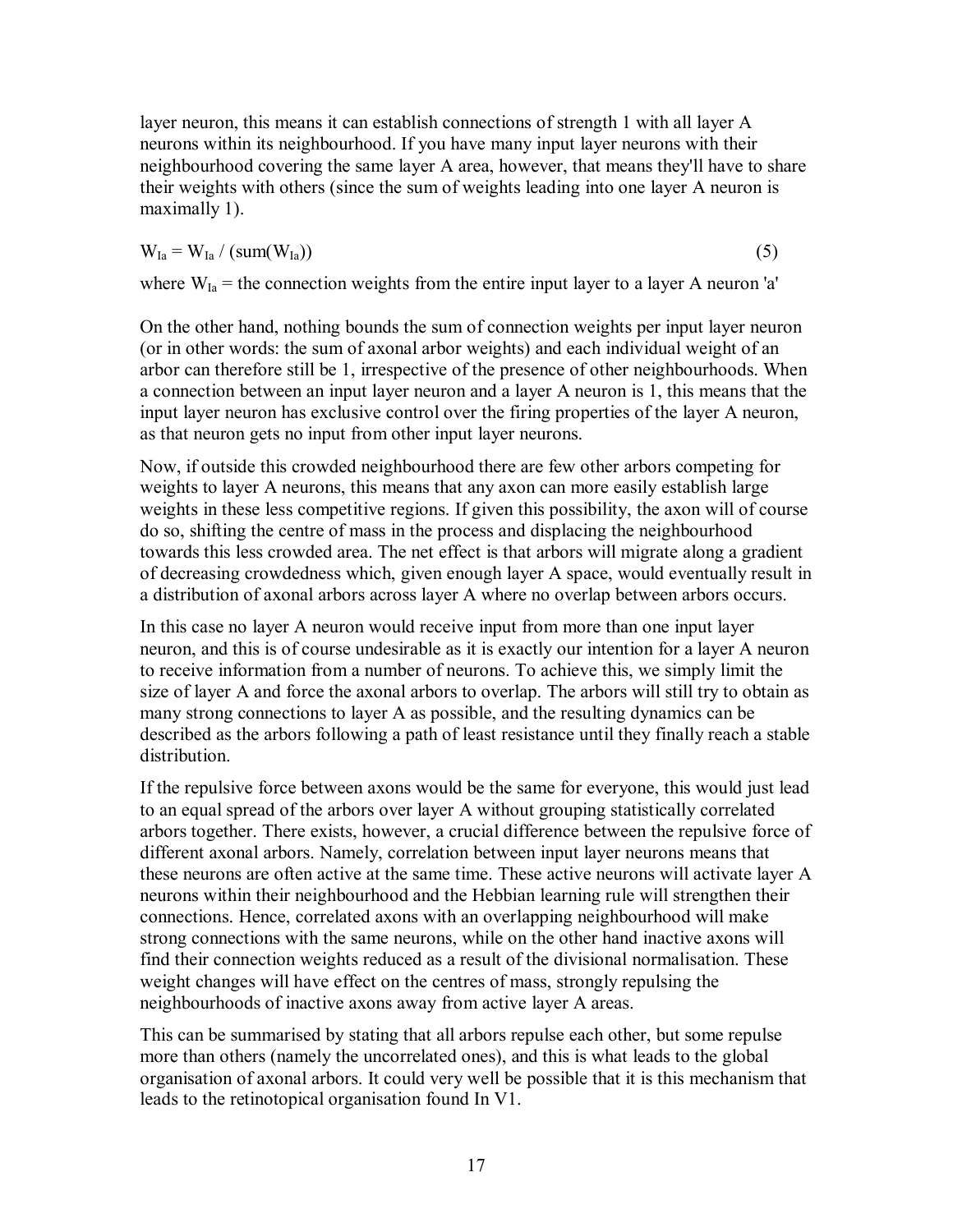#### **3.2.4 Local Competition for Activations**

Although this global competition mechanism is able to induce a topographical ordering between different axonal arbors, it has no control over what happens at a more local level, namely within these arbors. First of all, in order to obtain the invariances needed for stable object recognition (section 5.2) we'd like neighbouring layer A neurons to represent related but distinctive features, leading to topographic organisation like the gradual change of orientation specific CVC's in V1. Also, if we'd simply propagate the input layer activations to layer A, most layer A neurons would at least have some activation, making it indeed difficult to decide which features in the sensor data are the most salient. Preferably, only those layer A neurons responsive to the most salient features should remain active.

A way to enforce this is to introduce a competition mechanism that, instead of competing for weights like the global competition mechanism, would compete for activations in layer A. It may very well be that the inhibitory lateral connections in layer IV mentioned in section 2.3 have exactly this purpose, decreasing activation of most neurons within a certain radius while leaving only the strongest excited. Since learning is activation dependent, if we make the competition strong enough (i.e. only one winner within a small area) this means that neurons close by are unable to learn the same features. In the model, this mechanism is simulated by the following formulas:

| (6) |
|-----|
|     |
|     |

where  $A_A$  = the activations of layer A  $smooth = a$  function that spreads the activation of its argument in a normally distributed manner

 $C = a constant$ , in our implementation 0.1

Formula (6) implements a form of subtractive normalisation, filtering out lower than average activations. Since (6) has a strong reducing effect on most of the activations, some compensating factor is needed to allow the remaining activations to recover. Formula (7), a form of divisive normalisation, is used towards this end (Figure 3.3). The constant C is added to prevent small activations from being boosted to activations that are too high.



*Figure 3.3: the process of local competition*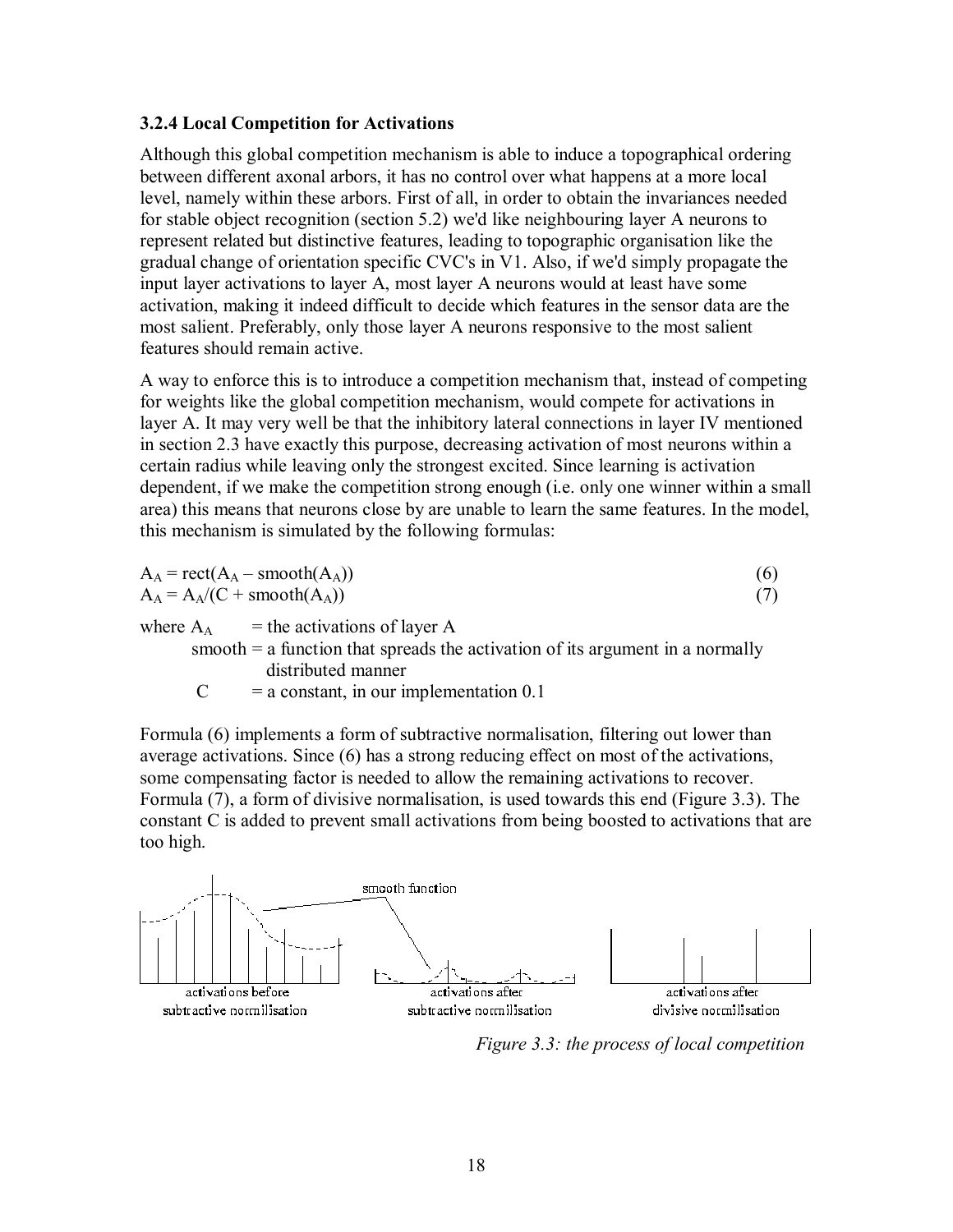Care is also taken that after formula (7) no activation exceeds the value of 10. There are many ways of enforcing this, and therefore the specific formula has not been included here. This procedure of consequent subtractive and divisional normalisation may be applied a number of times to achieve the desired sparsity of activations.

Since weight learning is activity dependent and neighbouring neurons are rarely active at the same time, the effect of local competition is to de-correlate neighbours. Although this satisfies the requirement of neurons having distinctive receptive fields, organising these receptive fields in a topographic manner is still not achieved. As we'll see in section 3.5.2, layer E will be responsible for this.

### **3.3 Layers B and C: Gain Control by Expectation**

#### **3.3.1 Propagation of Activations**

As was mentioned in section 2.3, evidence exists that the long-range excitatory lateral connections found in layers II and III implement a gain control mechanism. We saw that between CVCs with related receptive fields reciprocal connections have been found, and that these are presumed to create lateral circuits across the cortical surface (see figure 3.4).



*Figure 3.4: left: propagation of layer A to B, middle: propagation of layer B to C through long-range lateral connections, right: propagation back from layer C to B* 

Provided enough neurons within such a circuit are active, these could selectively suppress or facilitate other circuit members. The result is that, given enough lateral supporting evidence, a layer B neuron with weak activation may be elevated to a higher excitation level, while highly active neurons' activities are reduced. This mechanism may be implemented by the following formulas:

$$
A_b = A_a
$$
\n(8)  
\n
$$
A_c = W_{Bc} * A_B
$$
\n(9)  
\n
$$
A_b = A_b + (A_b > 0) * (0.1 * A_c) * (3 - A_b)
$$
\n(10)  
\nWhere  $A_a$ ,  $A_b$ ,  $A_c$  = the activations of a layer A neuron 'a', a layer B neuron 'b' and a  
\nlayer C neuron 'c' respectively, each lying directly above the former  
\n
$$
W_{Bc} = the (positive) weights from layer B into 'c'
$$
\n
$$
A_B = the layer B activities
$$

| $(A_b>0)$ |  | = the boolean function giving 1 if $A_b$ is non-zero, 0 otherwise |  |
|-----------|--|-------------------------------------------------------------------|--|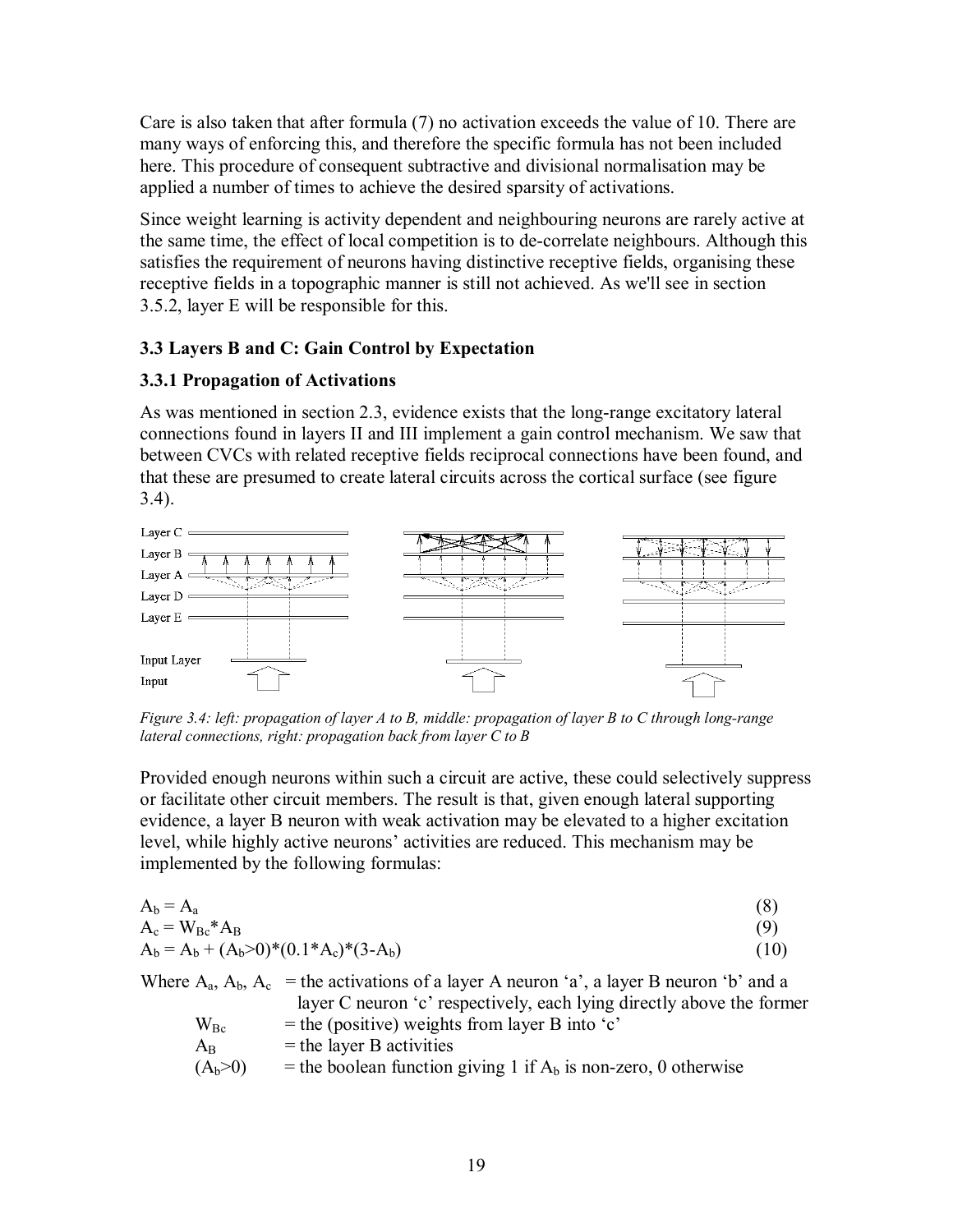Formula (8) models the driving bottom-up input from layer A into layer B. In section 2.4 the propagation of layer A to B was hypothesized to be very local, resulting in the copying of layer A onto B. Next, (9) simulates the propagation of layer B to layer C using the long-range lateral connections. Finally, each layer C neuron's activation is used as an  $\epsilon$  expectation<sup> $\epsilon$ </sup> measure for the layer B neuron directly below it and (10) alters it accordingly. Formula (10) works as follows:

- $(3-A_b)$  is the term deciding the change of  $A_b$  (whether it's tuned up or down), where 3 is the target value.
- Since  $A_c$  is between 0 and 10,  $(0.1^*A_c)$  is between 0 and 1 and can be seen as a throttle for the amount of influence of  $A_c$  on  $A_b$ . If  $A_c$  is 1 (i.e.  $A_b$  is fully expected),  $A_b$  is changed to the target value of 3, while if  $A_c$  is 0  $A_b$  remains unchanged.
- $(A_b>0)$  enforces the fact that layer C is only allowed to have modulatory influence on layer B; expectation alone is not enough, at least some bottom-up evidence must be present to generate layer B activation.

| Layer A       | Layer C       | Layer B      |
|---------------|---------------|--------------|
| Evidence      | Expectation   | Modulation   |
| Weak          | <b>Strong</b> | Facilitation |
| <b>Strong</b> | Strong        | Suppresion   |
| Weak          | Weak          | None         |
| <b>Strong</b> | Weak          | None         |

The resulting effect of layer C on B is as follows:

The advantage of this mechanism is that in situations where bottom-up sensory input is weak, expectation in the form of lateral input may enhance the perceptional process. On the other hand, when sensory stimulation is sufficiently strong, there's no need for all the neurons that were predicted anyway to retain their high level of activation. In fact, by reducing the activation of expected neurons while letting the unexpected ones go unsuppressed, the latter will 'pop out' compared to the former. This way, unexpected patterns become more salient than the expected ones and the system is made sensitive to novelty (or unexpectedness).

## **3.3.2 Creating Lateral Connections**

Whether in the brain the lateral axons from layer III pyramidal neurons grow gradually outwards or whether they exist beforehand and are consequently pruned is still unknown. The answer is probably a combination of the two, but happens to be of little importance to us since the end result would be the same whatever strategy is used. For the model, the pruning approach would mean creating a great many redundant connections, slowing down the system needlessly. From a computational efficiency perspective, it would therefore be better to start with no lateral connections and only connect those neurons that are potentially related. This is implemented as follows: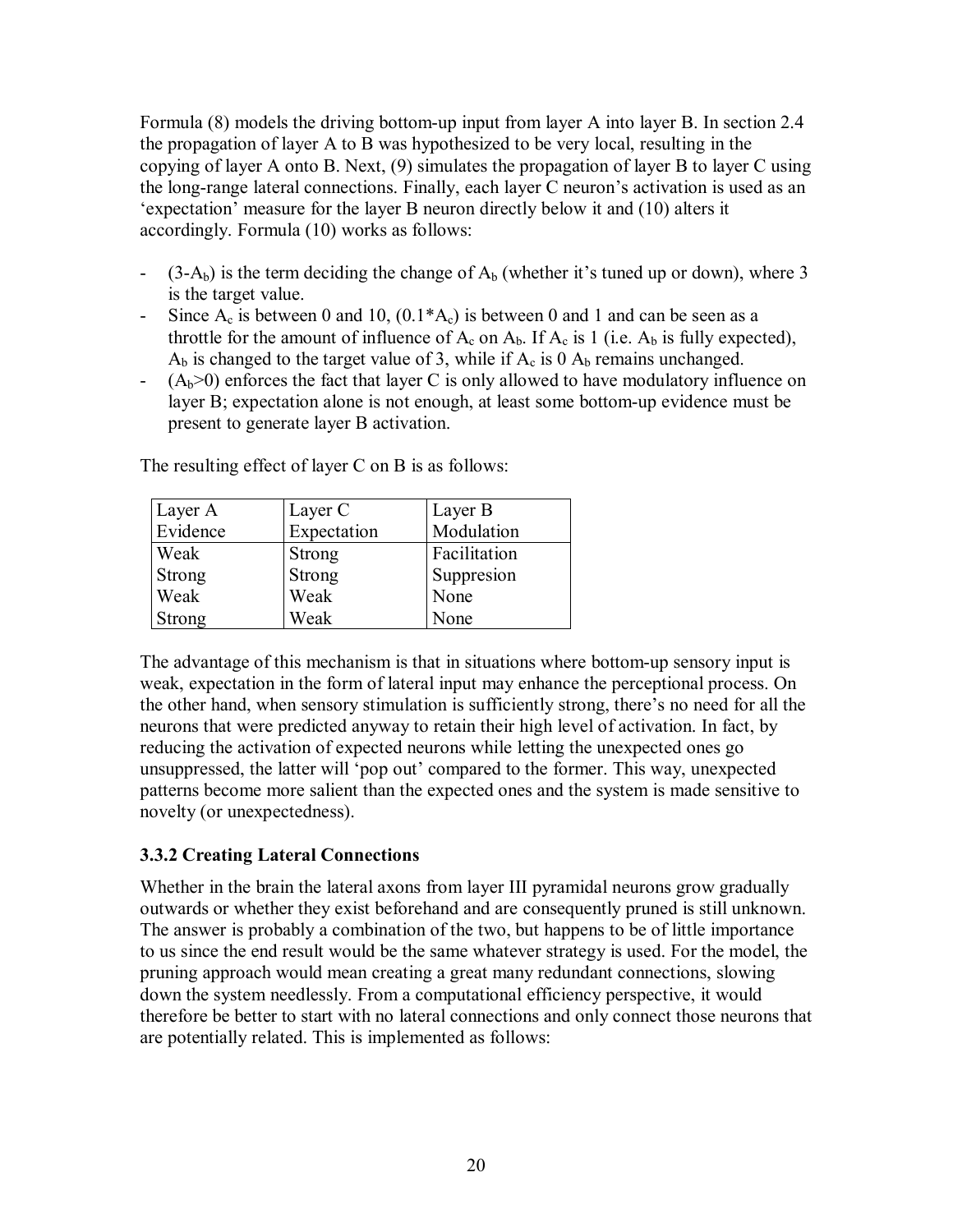- 1) Initially, each layer B neuron excites the layer C neuron straight above it. This corresponds to strictly vertical connections of strength 1 and means layer B is merely copied onto layer C.
- 2) For consequent iterations of the algorithm:
	- 2.1) First, the probability is calculated for an active layer B neuron to form a connection with an active layer C neuron. These probabilities depend on the activity of the layer B neuron and the activity of and the distance to the layer C neuron:

| $P(C_{bc}) = (A_b * A_c)/(C * Dist_{bc})$ |                                                                                   | (11) |
|-------------------------------------------|-----------------------------------------------------------------------------------|------|
|                                           | Where $P(C_{bc})$ = the probability of forming a connection from a layer B neuron |      |
|                                           | 'b' to a layer C neuron 'c'                                                       |      |
| $A_b$ , $A_c$                             | $=$ the activities of 'b' and 'c' respectively                                    |      |
| $\mathcal{C}$                             | $=$ a constant, 10 for our implementation                                         |      |
| $Dist_{bc}$                               | $=$ the distance between 'b' and 'c'                                              |      |

 2.2) A random number between 0 and 1 is assigned to each probability. If the random number is lower than the probability, the very small number  $\varepsilon$  is added to the weight between the respective neurons. For new connections this would mean a connection of strength  $\varepsilon$  is created where previously the strength was 0, while for existing connections the increase is insignificant.

## **3.3.3 Weight Changes of Lateral Connections**

Like all learning in the brain, the changes in connection strength should be based on Hebbian learning. For the model, this implies that weight learning for lateral connections uses the same mechanism as the thalamo-cortical connections and which is described by formulas (2) and (3). Thus, as a quick reminder, weight strenghtening results from the coactivation of two neurons, while weight weakening occurs when the postsynaptic neuron is active without the presynaptic neuron being so. Also, weight changes between connections with strength 0 (i.e. no connection exists) are not allowed, similar to the way a weight change with a layer A neuron falling outside the neighbourhood of a thalamocortical axon is treated.

Just like with thalamo-cortical connections, the total strength of connections entering a layer C neuron is normalised to 1 (formula (5)). The result is that layer B neurons exciting a layer C neuron compete with each other for access to this neuron and that the layer B neuron originally enjoying complete control over 'his' layer C neuron will gradually be forced to share its influence.

#### **3.4 Layer D: Coarse Grained Output**

Layer B's final analysis is passed onto layer D, which is the principal output layer and corresponds to layer V in the cortex. As we saw in section 2.5, layer V contains bigger and fewer cells than any other layer and is therefore hypothesized to contain a lowresolution representation of layer III. For our model this translates into a smaller matrix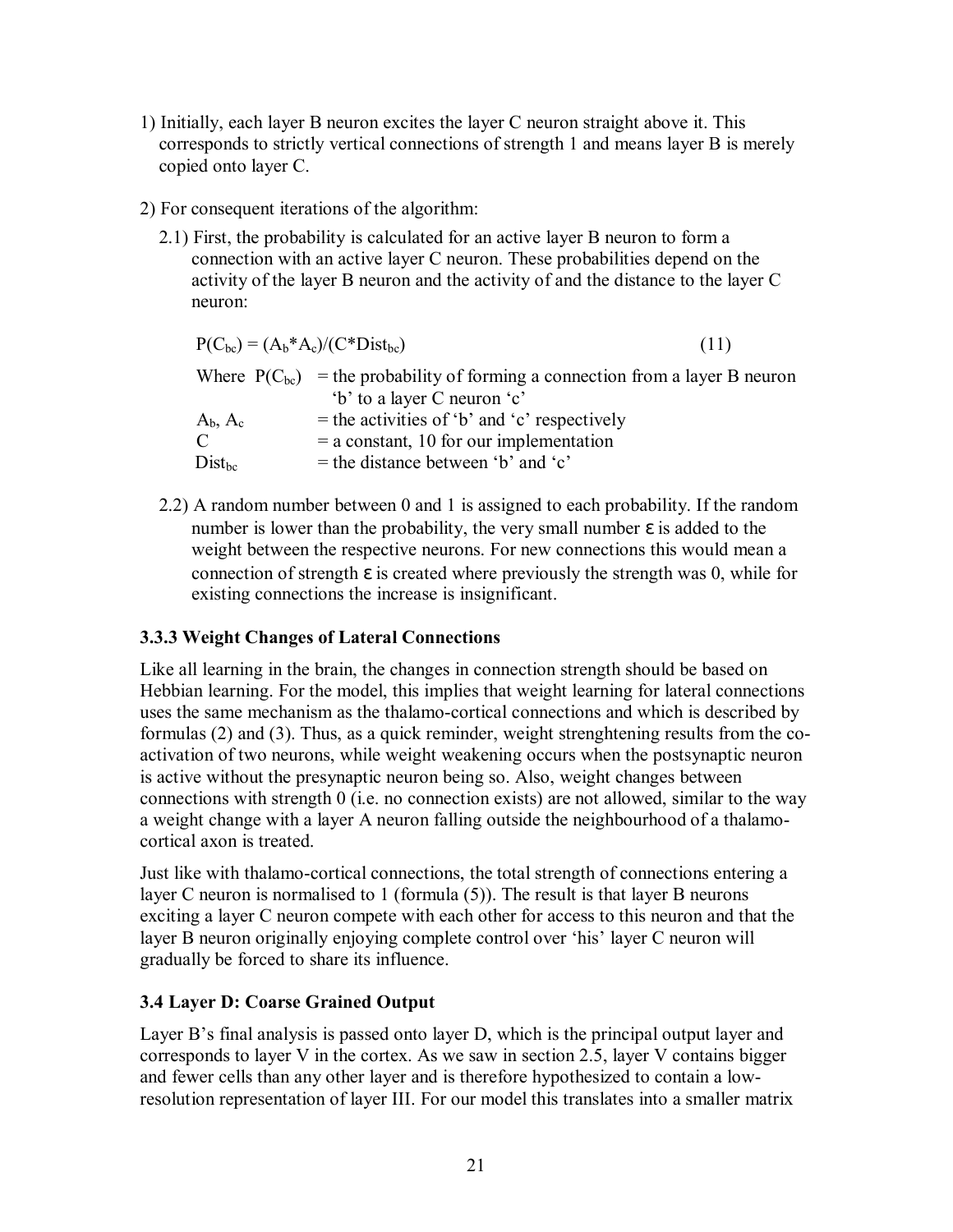than the ones used for layer A, B and C, with each entry representing a local average of layer B activity. The formula of this conversion is:

$$
A_D = \text{fixedSample}(\text{smooth}(A_B))
$$
\n(12)

where  $A_D$ ,  $A_B$  = the activities of layers D and B respectively fixedSample  $=$  a function that takes a matrix, reads out values at regular intervals and returns them in a smaller matrix

Because layer B is first smoothed before it is sampled, layer D indeed stores a local average of layer B (figure 3.5).



## **3.5 Layer E: Temporal Dynamics, Topographic Organisation and Noise Reduction**

Communicating information takes time, and though for neurons this may be in the order of milliseconds (or even smaller), the time required for information to pass through layers IV, III, II, V and finally VI is significant. For this reason, at any moment in time a slight delay exists in the information represented by layer VI compared to layer IV. As already alluded to in section 2.6, the cortex exploits this delay to introduce temporal dynamics, topographical organisation and noise reduction.

## **3.5.1 Propagation of Activations and Weight Learning**

We know layer VI receives its information from layer III, but whether the connections between them facilitate any important processing, or whether they just relay layer III information, has yet to be established. The former stance would imply an actual change in information, while the later means layer VI activation can simply be considered a copy of layer III.

An argument against the latter view is that other activation copying only occurs between cells located directly above each other, as is the case with layers IV and III. Layers III and VI, however, are quite distant. It therefore seems unlikely that an exact 1-to-1 correspondence between layers III and VI can be obtained by just letting layer III neurons grow axons straight down. It would simply require too much accuracy.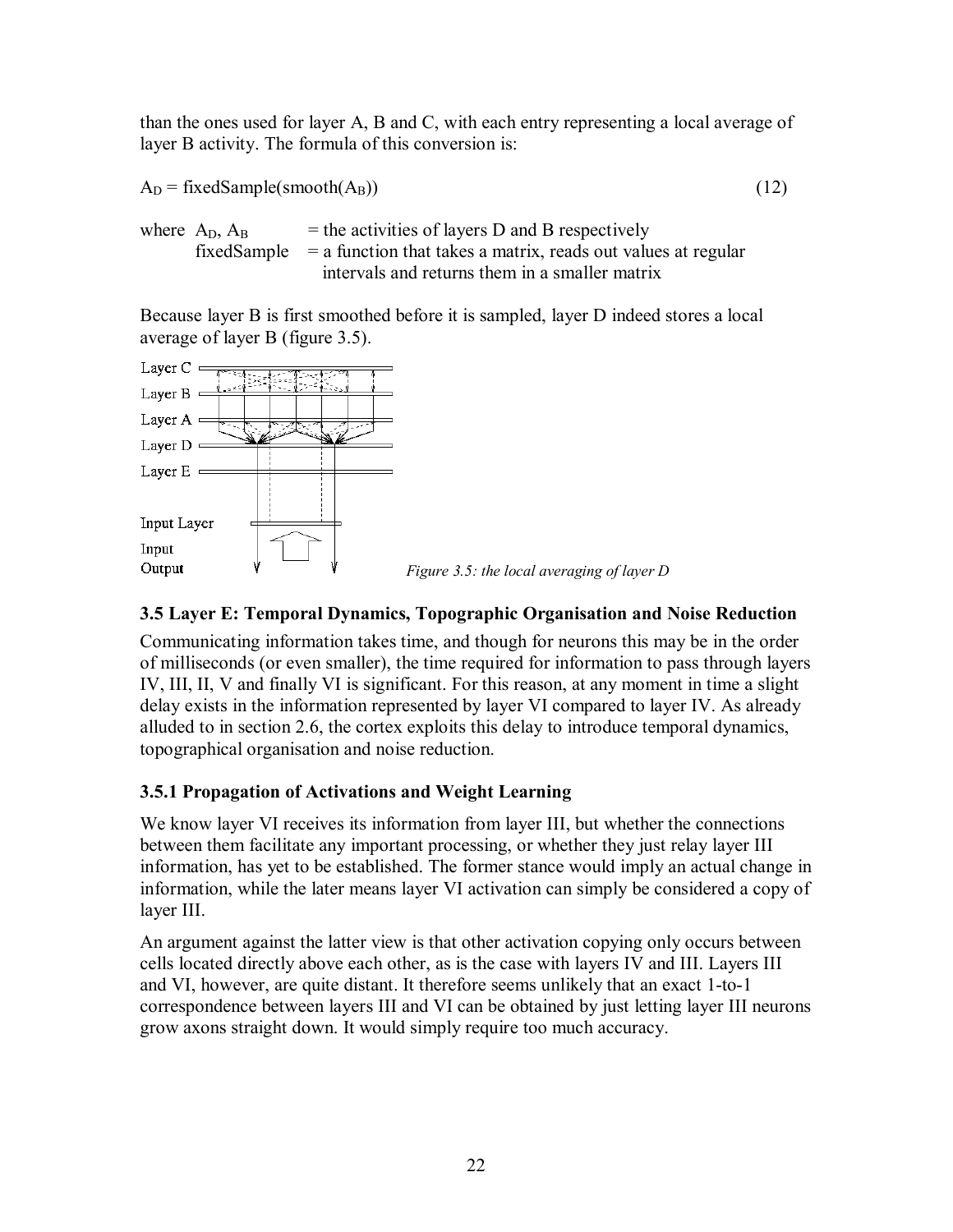The assumption made for our model (but for which no supporting biological evidence exists) is that layer B sends axons to layer E that, just like thalamo-cortical axons, sprout axonal arbors at their ends (figure 3.6).



These Layer B-to-E arbors are smaller in size then the I-to-A ones, but the activation propagation formula stays the same (see formula 13).

$$
A_e = (W_{Be}^* A_B)
$$
 (13)

where  $A_e$  = activation of layer E neuron 'e'  $W_{\text{Be}}$  = weights between the layer B neurons and 'e'  $A_B$  = the layer B activations

We also know, however, that layer VI neurons have their apical dendrites in layer IV, which have a modulatory influence on them. Because learning on layer VI should also be Hebbian-based, this extra activity could act as a supervisory signal for layer III arbors. For reasons explained in section 3.6, in the model it is difficult to let layer A influence layer E properly, and hence it is not taken into consideration.

Although this does not cause real problems for the direct functioning of layer E, it is hazardous to weight learning, for now layer B would only learn what it produced itself in the first place. To remedy this, it is not its own prediction on layer E that layer B tries to strengthen its connections with, but the layer A activation of the next iteration. In other words, we temporarily forget what the actual layer E activation was and replace it (just during learning) by the activation of the next layer A. Formulas 14 through 17 formalise this idea:

$$
A_e = A_a, \tag{14}
$$

| $\delta W_{be} = A_b^* A_e - C^* \text{mean}(A_B^* S(B_e))$ |  |
|-------------------------------------------------------------|--|
|                                                             |  |

$$
W_{be} = rect(W_{be} + \delta W_{be})
$$
 (16)

$$
W_{\text{Be}} = W_{\text{Be}} / (sum(W_{\text{Be}}))
$$
 (17)

where  $\delta W_{be}$  = the change in connection strength between a layer B neuron 'b' and a layer E neuron 'e'

 $A_e$ ,  $A_a$ <sup>'</sup>,  $A_b$ ,  $A_B$  = the activities of neuron 'e', neuron 'a' (at the next iteration of the program), neuron 'b' and the entire layer B respectively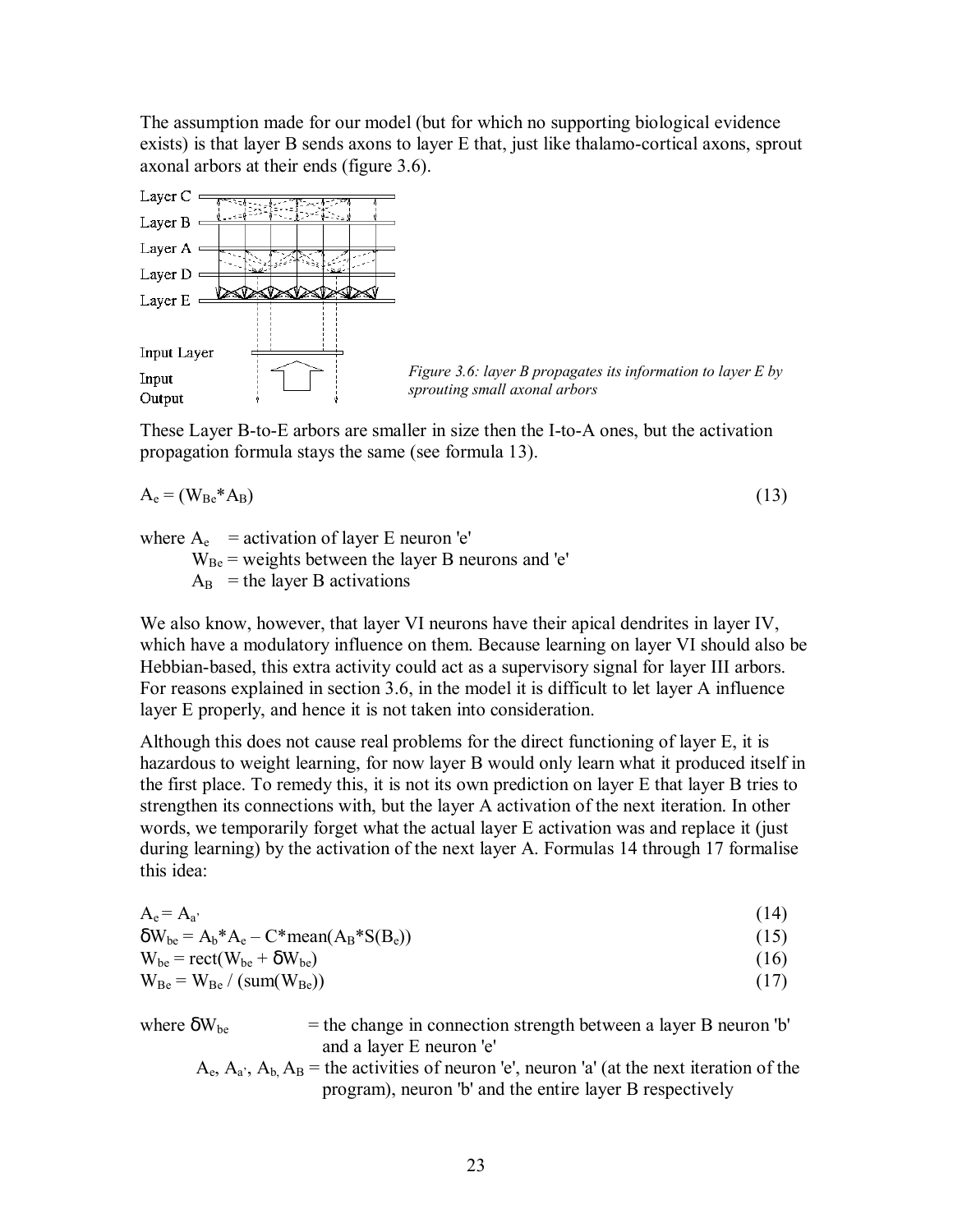| $=$ a constant, in our implementation 0.1                                                         |
|---------------------------------------------------------------------------------------------------|
| $=$ the set of all activations of layer B neurons that form connections<br>$S(B_e)$               |
| with neuron 'e'                                                                                   |
| $A_B$ <sup>*</sup> S( $B_e$ ) = the members of the set S( $B_e$ ) multiplied by their activations |
| = the connection weight between neurons 'b' and 'e'                                               |
| $=$ a function that changes any negative number to 0<br>rect                                      |
| $=$ the connection weights from the entire layer B into a single layer E<br>$W_{\rm Be}$          |
| neuron 'e'                                                                                        |
|                                                                                                   |

#### **3.5.2 From Layer E back to Layer A: Temporal Dynamics and Topographic Organisation**

As so often in the brain, a single mechanism may cause the emergence of a number of phenomena. Our model hypothesizes the connections between layers VI and IV to be one such instance, capturing both temporal dynamics and enforcing topographical organisation.

From each neuron in layer E an axon is sent straight up to layer A, forming modulatory connections with neurons there (figure 3.7). This has consequences for layer A, and thus formula (1) is replaced by formula (18).



*Figure 3.7: connections from layer E to A and E back to the input layer* 

| $A_a = (W_{Ia} * A_I) * (1 + A_e)$ |  |
|------------------------------------|--|
|                                    |  |

where  $W_{Ia}^*A_I$  = the same as formula (1) for a layer A neuron 'a'  $A_e$  = the activation of the layer E neuron 'e' lying directly below 'a'

Because the axonal arbors from layer B are small, only the layer A neurons lying vertically close to the previously active layer B neurons have a chance of receiving additional activation. Initially, when the receptive fields of layer A still have to be formed, this means layer A neurons lying next to each other have a higher chance of forming receptive fields that normally follow each other in time. For the visual modality this would be lines of slightly different orientations, as will be shown in section 4.5.

Also because of the smallness of layer B-to-E arbors, layer A neurons with similar receptive fields may receive additional layer E modulation at different times. Here one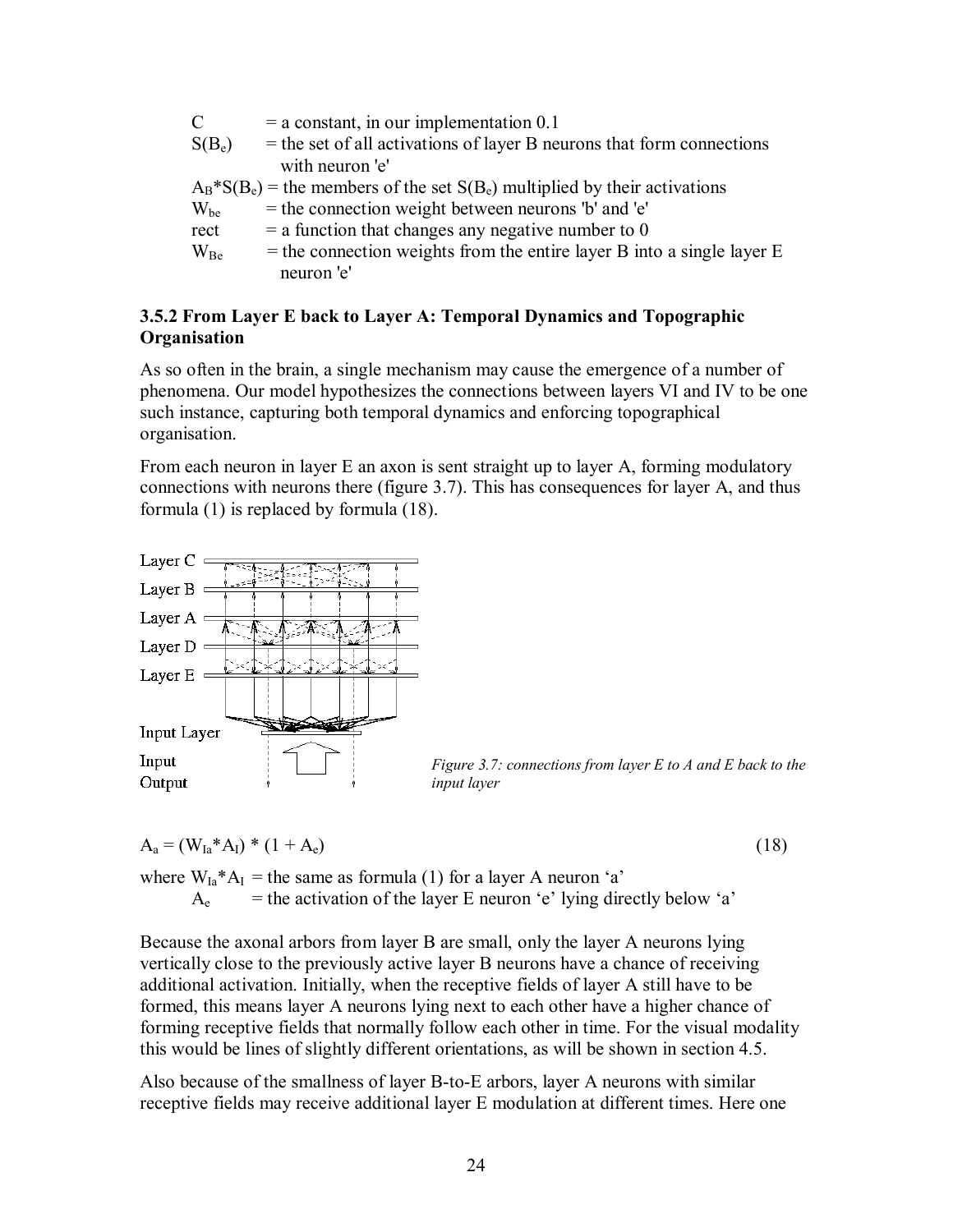should think of the effect caused by a line moving one way as opposed to moving the other way, resulting in the direction sensitivity of orientation specific neurons. This will become clearer in section 4.4

#### **3.5.3 Noise Reduction**

As mentioned in section 2.6, the cortico-thalamic feedback connections between layer VI and the thalamus are hypothesized to implement a noise reduction mechanism. For the model we simulate this by growing axonal arbors back to the input layer (figure 3.7). The learning rules are very similar to those of other arbors, as can be seen in formulas 19 through 21.

| $\delta W_{ei} = A_e * A_i - C * mean(A_E * S(E_i))$ | (19) |
|------------------------------------------------------|------|
| $W_{ei}$ = rect( $W_{ei}$ + $\delta W_{ei}$ )        | (20) |
| $W_{Ei} = W_{Ei} / (sum(W_{Ei}))$                    | (21) |

| where $\delta W_{ei}$ |                | $=$ the change in connection strength between a layer E neuron 'e' and an<br>input layer neuron 'i' |
|-----------------------|----------------|-----------------------------------------------------------------------------------------------------|
|                       |                | $A_i$ , $A_e$ , $A_E$ = the activities of neuron 'i' (at the next iteration of the program),        |
|                       |                | neuron 'e', and the entire layer E respectively                                                     |
|                       | C              | $=$ a constant, in our implementation 0.1                                                           |
|                       | $S(E_i)$       | $=$ the set of all activations of layer E neurons that form connections                             |
|                       |                | with neuron 'i'                                                                                     |
|                       | $A_E * S(E_i)$ | = the members of the set $S(E_i)$ multiplied by their activations                                   |
|                       | $W_{ei}$       | = the connection weight between neurons 'e' and 'i'                                                 |
|                       | rect           | $=$ a function that changes any negative number to 0                                                |
|                       | $W_{Ei}$       | $=$ the connection weights from the entire layer E into a single input<br>layer neuron 'i'          |

The effect of these connections on the input layer, however, is quite different:

| $NR_i = W_{E_i}^* A_E - smooth(W_{E_i}^* A_E)$ | (22) |
|------------------------------------------------|------|
| $A_i = A_i + NR_i$                             | (23) |

Where  $NR_i$  = the effect of noise reduction on an input layer neuron 'i'  $W_{Ei}$  = the weights from layer E to 'i'  $A<sub>E</sub>, A<sub>i</sub>$  = the activations of layer E and 'i' respectively

The effect of these formulas is similar to what happens in the brain: given layer E activation, generally the activations are suppressed by the smooth $(W_{Ei}^*A_E)$  term.  $W_{E_i}$ <sup>\*</sup> $A_E$ , however, cancels this inhibitory effect for expected input layer activations, thereby suppressing only activations that are presumed to be noise.

#### **3.6 Summarising the Algorithm**

After this tour-de-force of the different mechanisms, it is time to present the entire algorithm. It must be noted, however, that the cortex is a dynamical system that relies on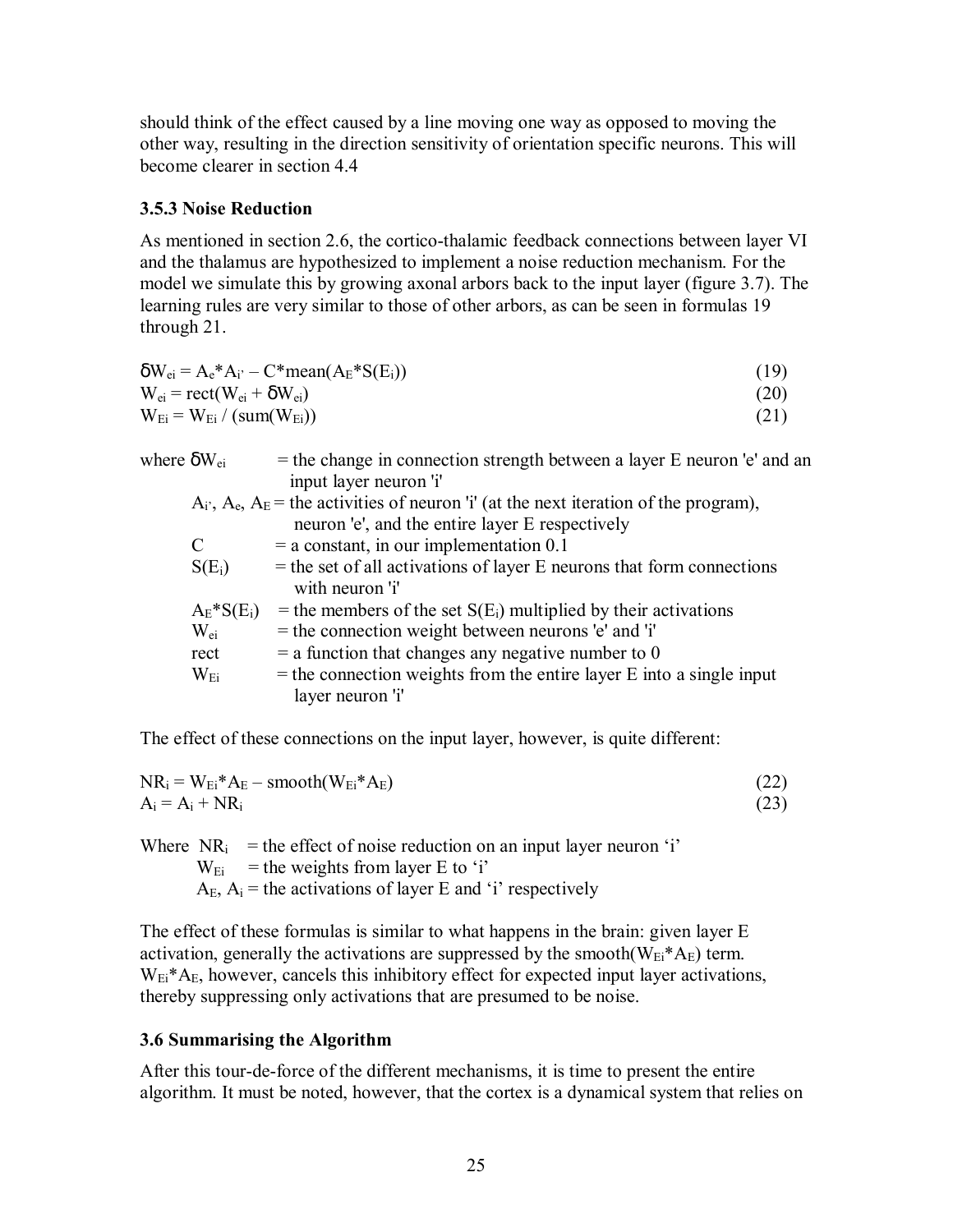certain processes occurring at the *same* time. Because a single computer can only work sequentially, in some places the algorithm will not look as tidy as we'd like it to be. This is especially apparent in step 6, where layer A activation influences learning on E, but is not taken into consideration when layer E activation is propagated (which happens at steps 2 and 4).

| 1) $A_I$ = sensory input                                              | (I receives sensor data)                      |
|-----------------------------------------------------------------------|-----------------------------------------------|
| 2) $NR_I = W_{EI}^*A_E - smooth(W_{EI}^*A_E)$                         | (the noise reduction is calculated)           |
| 3) $A_I = A_I + NR_I$                                                 | (and takes effect)                            |
| 4) $(W_{IA} * A_I) * (1 + A_E)$                                       | (I is propagated to $A$ )                     |
| 5) $A_A = localComp(A_A)$                                             | (local competition on A)                      |
| 6) $A_E = A_A$                                                        | (A is copied onto E just for weight learning) |
| 7) $A_B = A_A$                                                        | $(A \text{ is propagated to } B)$             |
| 8) $A_C = W_{BC} * A_B$                                               | $(B \text{ is propagated to } C)$             |
| 9) $A_B = A_B + (A_B > 0)^*(0.1^*A_C)^*(A_B > 3)$ (gain control on B) |                                               |
| 10) $A_D$ = fixedSample(smooth( $A_B$ ))                              | (B is propagated to D)                        |
| 11) $A_E = W_{BE} * A_B$                                              | $(B \text{ is propagated to } E)$             |

The moments when weights should be learned are as follows:

| I-to-A weights | After step $5$ (see 3.2.2)  |
|----------------|-----------------------------|
| B-to-E weights | After step $6$ (see 3.5.1)  |
| E-to-I weights | After step 6 (see $3.5.3$ ) |
| B-to-C weights | After step $9$ (see 3.3.3)  |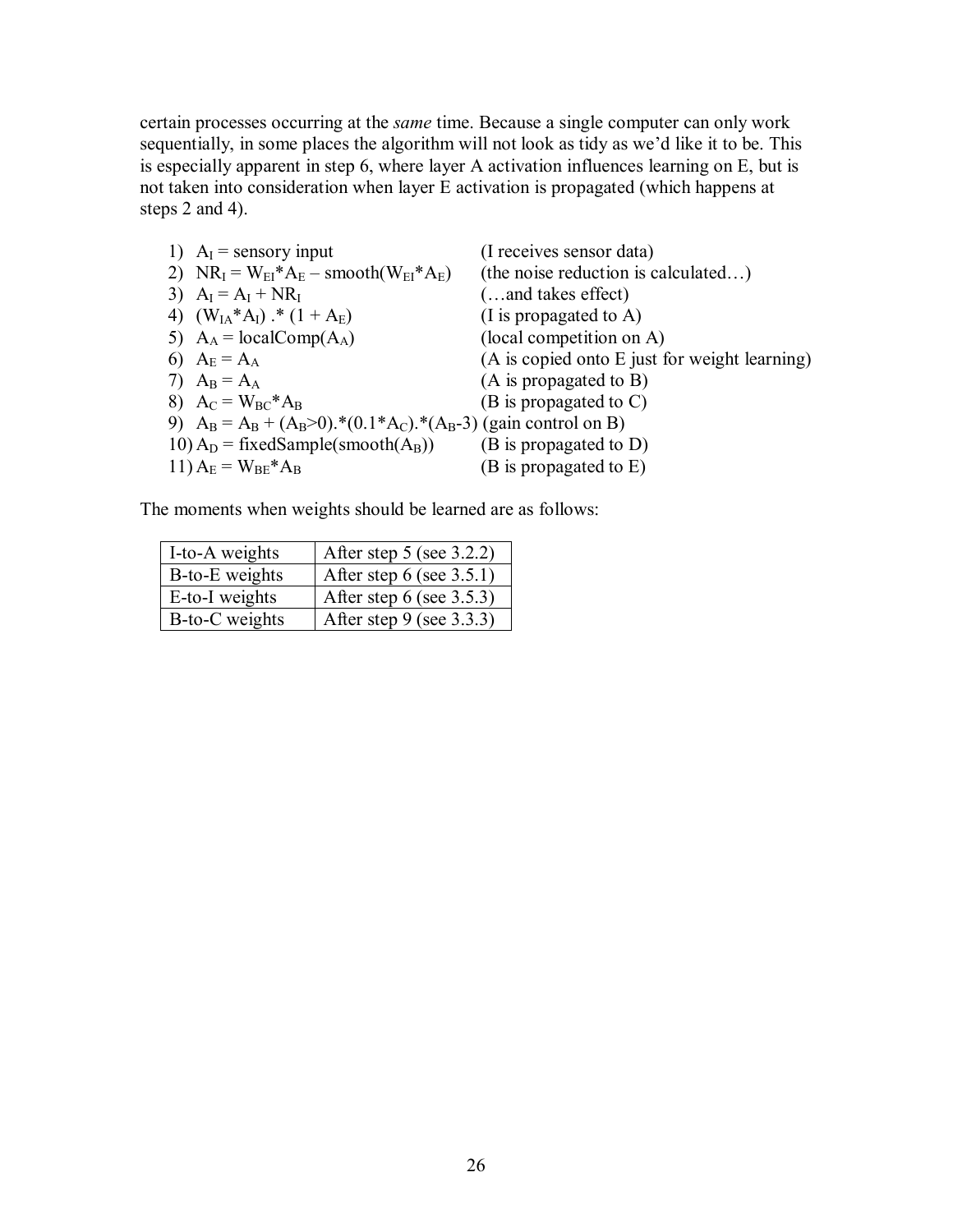## **Section 4: Experimental Results**

#### **4.1 Inducing Plasticity of Global Organisation through Axon Migration**

To show how the model is able to organise itself at a global level (as with cortical retinotopical organisation), an experiment was conducted in which computer-generated data with a certain degree of spatial correlation (but no temporal correlation) was used to produce a regular organisation of the thalamo-cortical arbors. The data consists of a sequence of 1-dimensional input patterns of colored noise, which were produced by smoothing and rectifying Gaussian noise. A 50x1 vector represents these input patterns, which is copied onto the 50x1 input layer. Figure 4.1a shows a sample of the input data.



Initially, the axon arbors are distributed randomly over layer A, which contains 15x15 neurons. The initial organisation is depicted in figure 4.1b, where the 50 positions of each axon arbor's center of mass on layer A are plotted. When a line connects two different centers of mass this means the axons they belong to come from neighbouring neurons in the input layer.

It is evident that at the start of the experiment the positions of these arbors on layer A lack any meaningful organisation. Figure 4.1c and 4.1d show the organisation of the arbors after the presentation of respectively 2500 and 5000 input patterns. It can clearly be seen that the arbors disentangle themselves and distribute evenly over layer A, with axons from related areas of the input layer closer to one another than unrelated ones.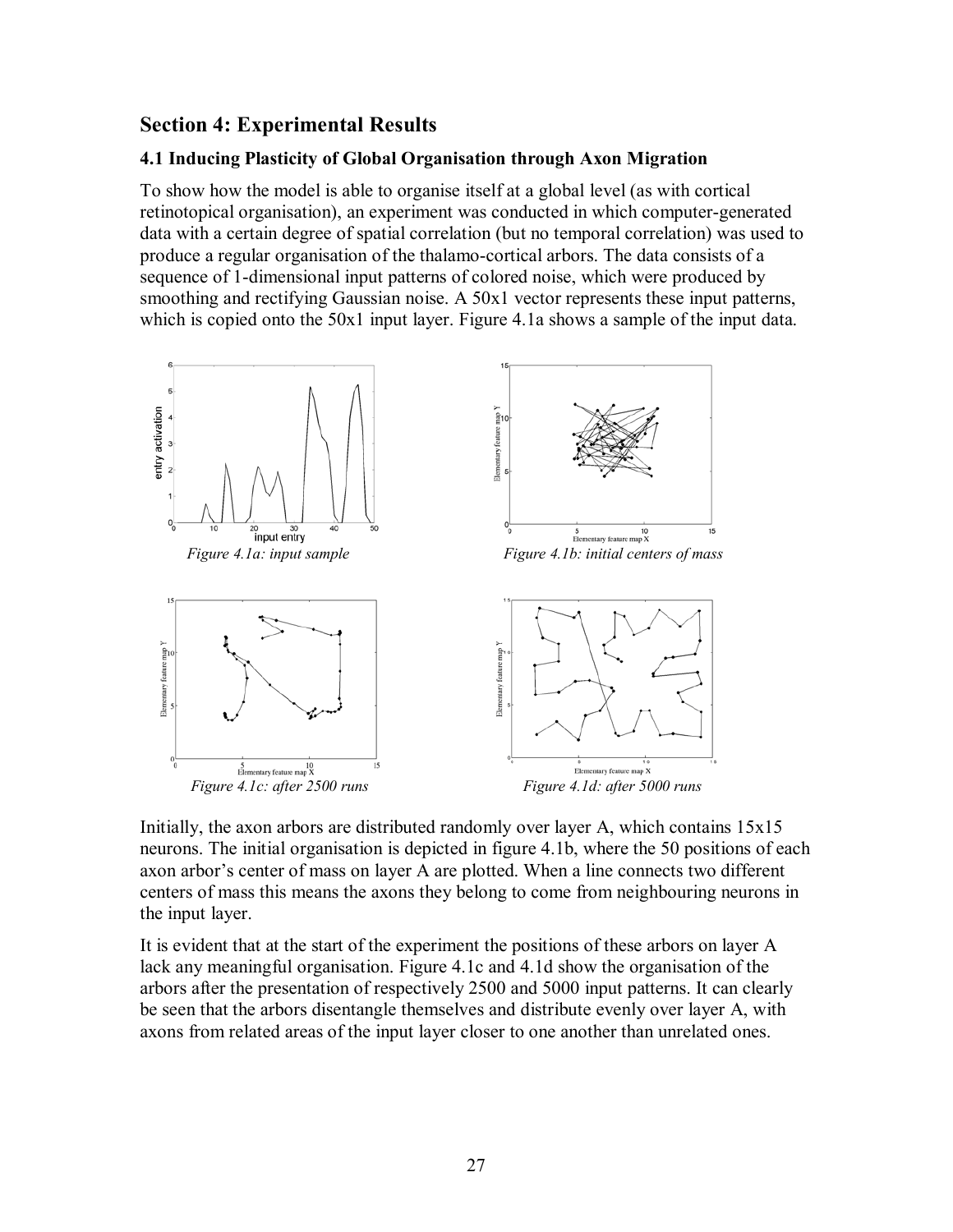To understand why this happens, however, one must remember the dynamical characteristics of axon migration previously described in section 3.2. Repulsion exists between all arbors resulting from the competition mechanisms for weights. In the meantime, arbors of axons that are quite uncorrelated repel more than those that have more correlation (in our case correlation occurs because the axons come from input layer neurons that are spatially close). Consequently the migration routes of arbors resemble the paths of least resistance, which happens to lead them to the ordered organisation of 4.1d.

The ability of the map to organize itself is quite dependent on a number of parameters. For one, the standard deviations of the local and global competition loci should be related to the distribution of related arbors. If related arbors are far apart and the standard deviations are too small, these arbors will not be able to 'find' one another. The discontinuity represented by the long diagonal line in 4.1d illustrates such an event. Secondly, layer A should provide enough room for arbors to actually move around. If this is not the case, the repulsive forces are too great, preventing the arbors from 'breaking' through' and retaining them in sub-optimal minima.

It must be noted that in our complete model the arbors are already given a coarse organization on layer A *a priori*. As a result the arbors do not have to migrate very much. The layer A size can therefore be smaller, as well as the standard deviations of the competition mechanisms. Biological plausibilty is not endangered by this assumption, since enough evidence suggests that in the brain also a rough organisation already exists prior to any learning. It is assumed that this organisation is genetically coded.

#### **4.2 Formation of Receptive Fields**

| Layer       | Layer Size | (Incoming) Arbor Radius |
|-------------|------------|-------------------------|
| Input Layer | 21x21      | $5 \text{ (from E)}$    |
| Layer A     | 15x15      | 4 (from Input Layer)    |
| Layer B     | 15x15      | <b>NA</b>               |
| Layer C     | 15x15      | NA                      |
| Layer D     | 5x5        | NA                      |
| Layer E     | 15x15      | $1$ (from B)            |

For the remaining experiments the following parameters were used:

Before birth the connections between thalamo-cortical arbors and layer IV neurons are not specific. In the model this is simulated by initially setting the connections from the input layer to layer A at random. Yet, because we predefine a coarse organisation of the thalamo-cortical arbors, a single layer A neuron will still receive information from a bounded patch of the input layer. This can be seen in figure 4.2a, where the receptive fields of layer A with respect to the input layer are shown before any learning has occurred.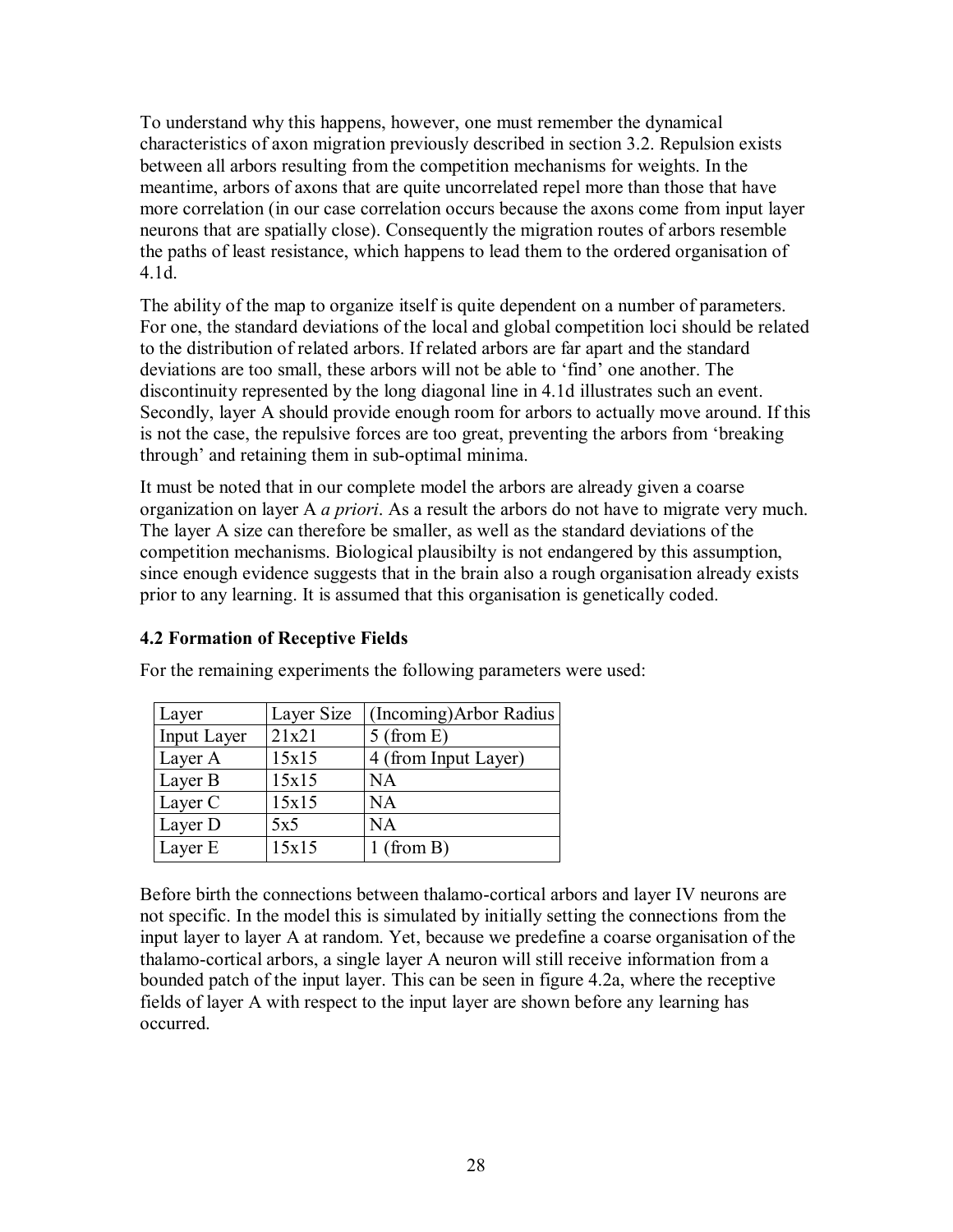

*Figure 4.2a: segment of layer A* Figure 4.2b: segment of layer A  *showing initial receptive fields showing learnt receptive fields* 

Given an input, say the one shown in figure 4.3a, without the influence of any other mechanism many layer A neurons would be activated by this input simultaneously. This can can be seen in figure 4.3b. The Hebbian learning rule causes an active layer A neuron to strengthen connections with input layer neurons that are active at the same time, and thus many layer A neurons would learn the same input pattern. The local competition mechanism remedies this by allowing only a limited number of neurons to remain active within a small area on layer A. The result is the sparse layer A activity of figure 4.3c. This causes only a limited number of layer A neurons to learn a specific input pattern, reducing redundancy and eventually creating receptive fields like those shown in 4.2b.



*Figure 4.3: a) thalamic input, b) layer A activation before local competition, c) layer A activation after local competition* 

#### **4.3 Creating Lateral Connections**

As mentioned in section 3.3, the lateral connections from layer B to C are to bind layer B neurons that are often active together. Initially there only exist vertical connections of value 1 from layer B to C, and thus layer C is merely a copy of B. However, when these vertical connections are steadily replaced by lateral connections, each layer C neuron becomes less dependent on its own layer B neuron and more on others. When lines like the one shown in figure 4.3a were used as input data, one experiment yielded (among many others) the following lateral connections:

| B-to-C connections before learning | B-to-C connections after learning |
|------------------------------------|-----------------------------------|
|                                    |                                   |

|                       | Neuron   Neuron   Neuron |  |                               | Neuron Neuron Neuro |       |
|-----------------------|--------------------------|--|-------------------------------|---------------------|-------|
| Neuron $B1$           |                          |  | Neuron B $1 \mid 0.185$       | 0.131               | 0.162 |
| Neuron B <sub>2</sub> |                          |  | Neuron B2 $\vert 0.135 \vert$ | 0.182               | 0.122 |
| Neuron B3             |                          |  | Neuron B3 $\vert 0.096 \vert$ | 0.071               | 0.197 |

|                       |        | Neuron   Neuron   Neuron |       |
|-----------------------|--------|--------------------------|-------|
|                       | €∃     |                          |       |
| Neuron B1             | 10.185 | 0.131                    | 0.162 |
| Neuron B <sub>2</sub> | 10.135 | 0.182                    | 0.122 |
| Neuron B3             | 10.096 | 0.071                    | 0.197 |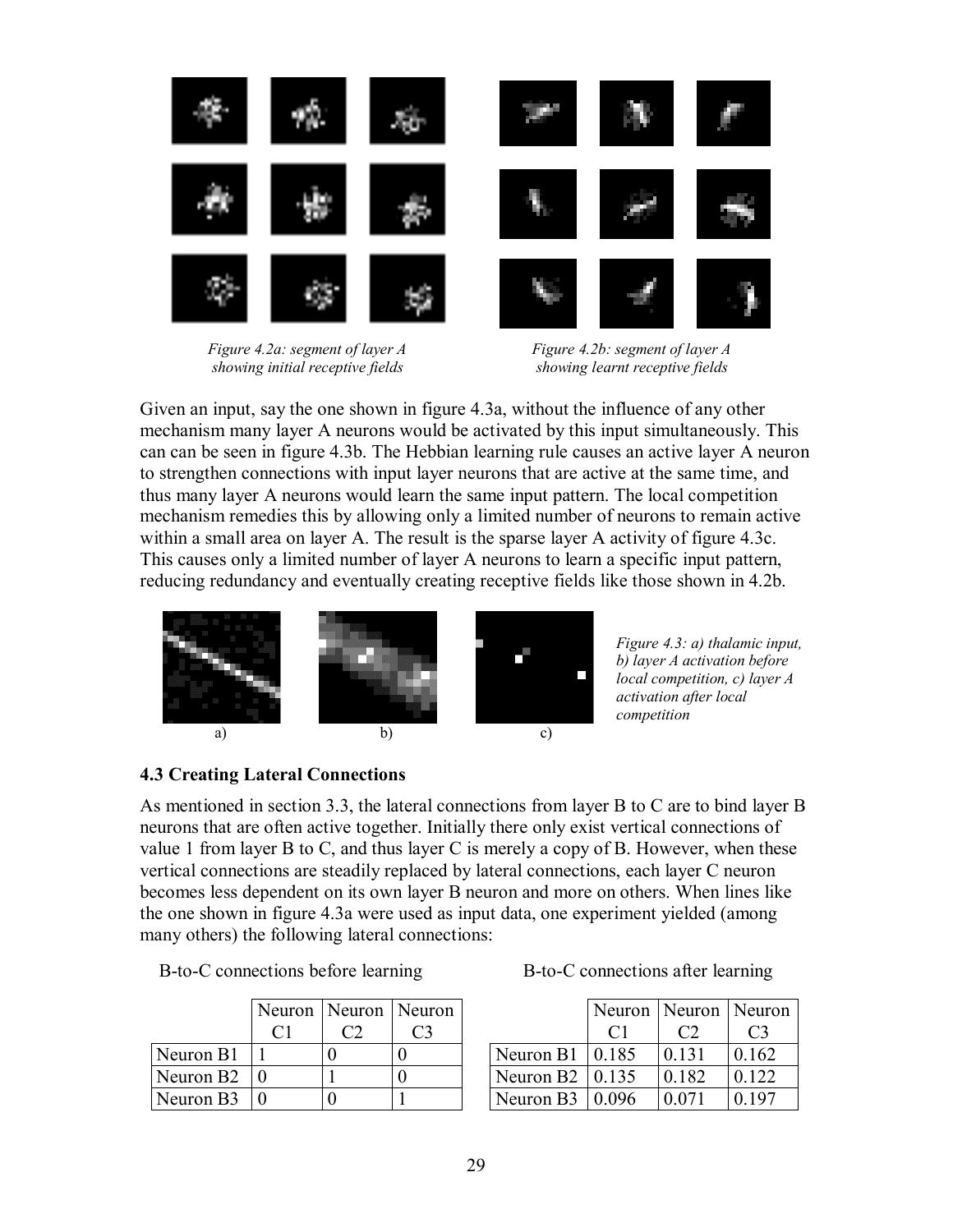These connected neurons corresponded to layer A neurons with related receptive fields and were situated at regular intervals, as can be seen in figures 4.3a to 4.3d. The strong connections between these neurons means they often fired together, suggesting they are also good predictors of each other's activations. Although here only the linkage between three neurons is shown, after learning each layer C neuron also received input (but with smaller weight strengths) from other layer B neurons.





*Figure 4.4a: receptive field locations* Figure 4.4b: receptive field neuron 1







 *Figure 4.4c: receptive field neuron 2 Figure 4.4d: receptive field neuron 3* 

#### **4.4 Temporal Dynamics**

Although the recognition of temporal patterns is more important for auditory than for visual processing, in the visual cortex it is nevertheless useful for creating direction senstivity. At any instant, a line moving one way should activate a different layer A neuron than the exact same line moving in the opposite direction. Thus, while these layer A neurons' thalamic receptive fields are the same, their activity also depends on what happened previously.

As described in section 3.5, this responsability is given to layer E, whose neurons receive small axonal arbors from layer B and project straight up to layer A. Initially the connections of these B-to-E arbors are set at random, allowing layer B neurons to stimulate many layer A neurons within a small range. As the thalamic receptive fields of layer A are learned together with the layer B-to-E connections, specific connections are formed between layer B and layer E neurons, the latter corresponding to likely successors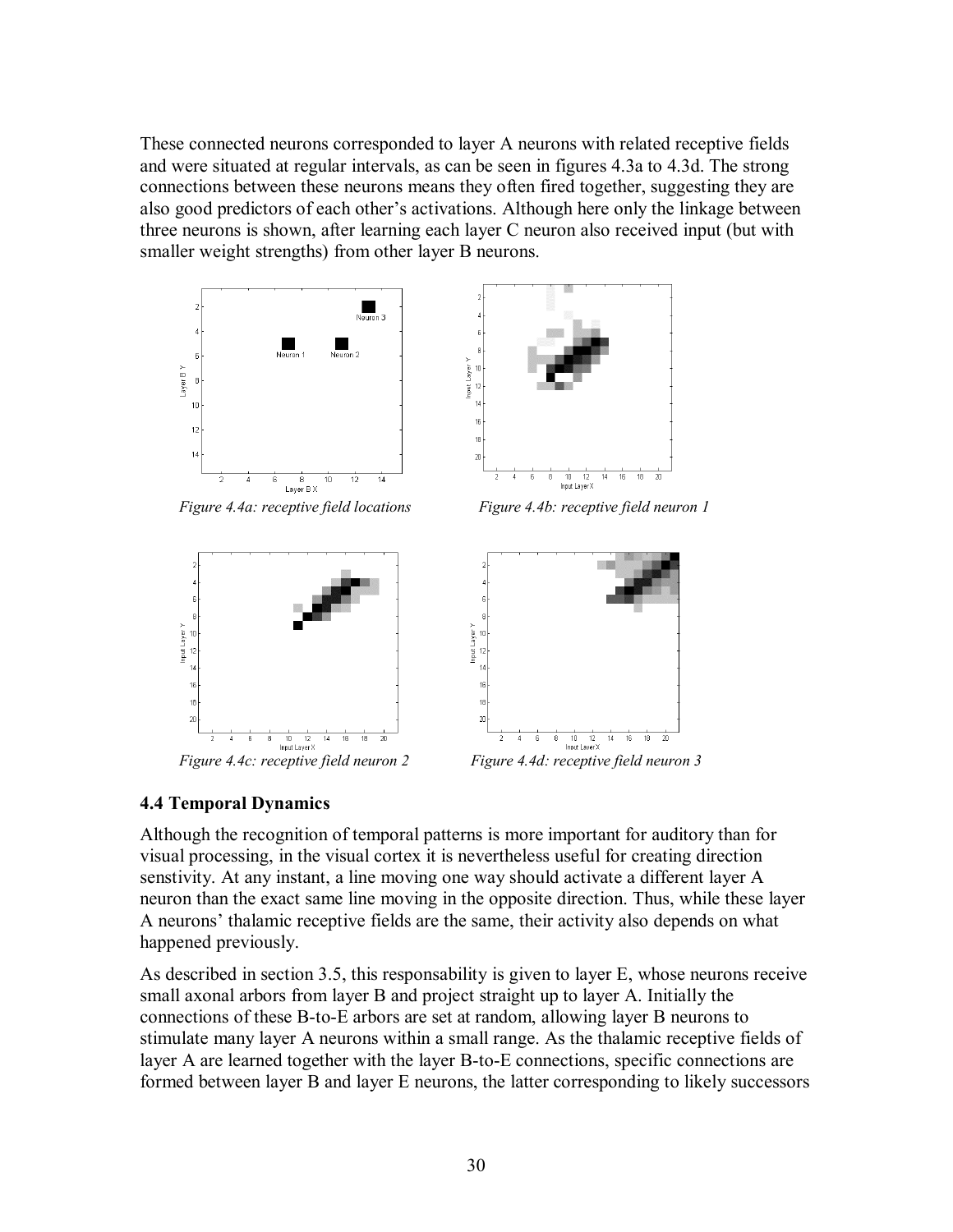on layer A. It is the additional activation supplied by layer E that allows one layer A neuron to beat another with the same thalamic receptive field during local competition.

Figure 4.5 shows that, although the thalamic input is the same, different layer A neurons are active when the movement of the line is downwards, upwards or stationary. Hence, direction sensitivity has been created.



## **4.5 Local Topographic Organisation and Abstraction**

The limited range of the layer B-to-E arbors and the consequent layer A modulation results in the layer A neurons lying close to a previously active layer A neuron to have more chance of being activated next iteration. In other words, neighbouring neurons on layer A are likely to have receptive fields that are separated by only one time instant, creating the gradually orientation changing receptive fields we also find in the cortex (figure 4.6b).



*Figure 4.6a: segment of layer A Figure 4.6b: segment of layer A showing receptive fields showing receptive fields without layer E modulation with layer E modulation* 



The added value of this organisation will become apparent in layer D. As we know, layer B is almost a copy of layer A and layer D samples layer B by reading out local averages of layer B. Because of the topographical organisation, with gradually changing input the consecutive winners on layer A tend to be neighbours. Also, the local average of a layer D neuron increases whenever layer B activation 'moves' his way, and hence layer D changes gradually as well (see figure 4.7).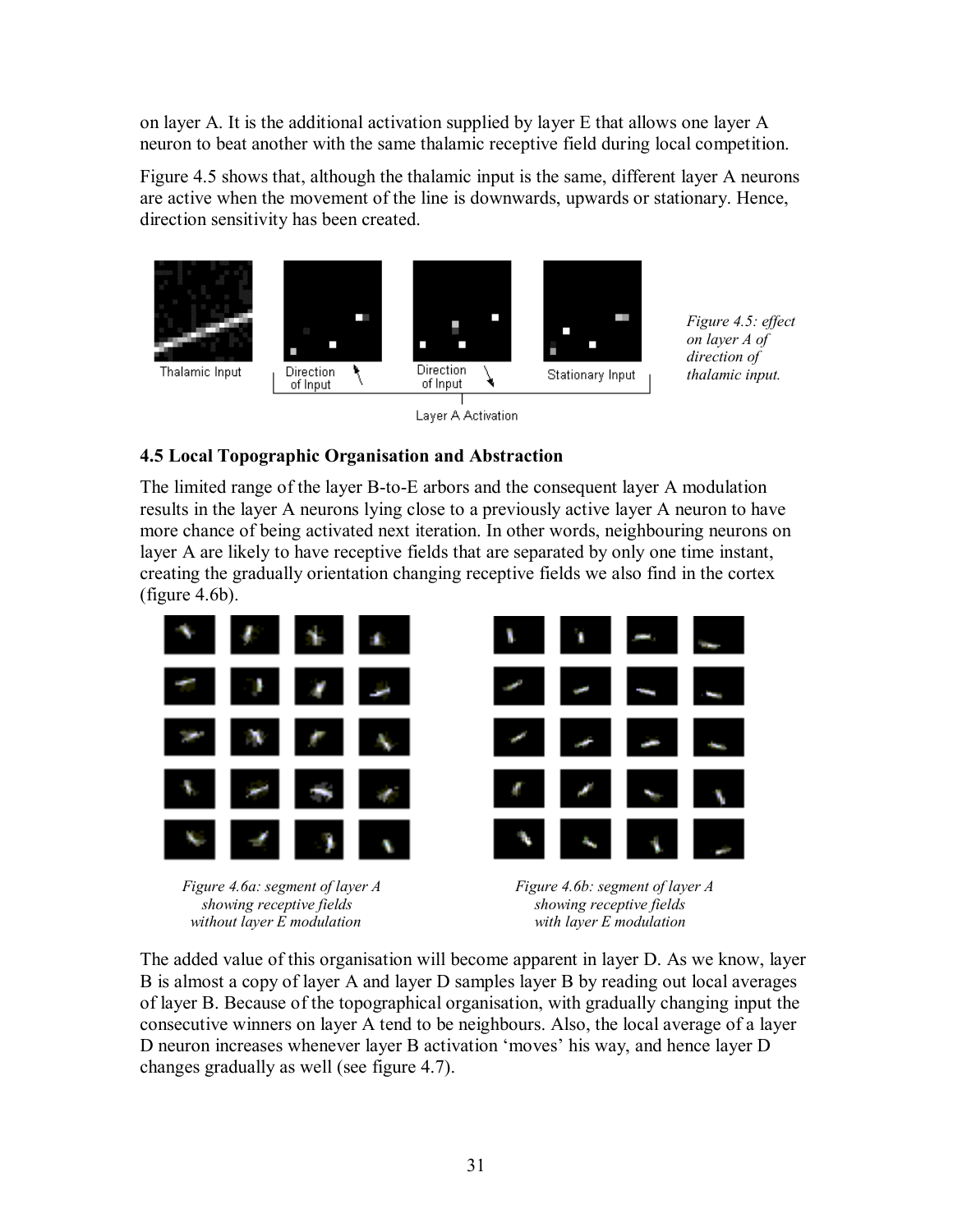

*Figure 4.7: Columns: consecutive time instants Top row: gradual change of input Middle row: 'moving' of layer A activation due to topographical organisation (notice how consecutive activations tend to be neighbours) Bottom row: gradually changing layer D (notice how individual neuron activations change gradually over time)* 

Layer D has thus become more invariant (or more abstract) than layer D. This means that each layer D neuron responds to a range of stimuli, but with a gradual change in sensitivity as one moves along this range. This property is very important to make the leap to input-independent object recognition, which will be shortly discussed in section 5.2.

#### **4.6 Noise Reduction**

Besides inducing temporal dynamics and enforcing topography on layer A, the third function of layer E is to act as a noise reduction mechanism on the thalamus. This is the responsibility of the cortico-thalamic arbors originating from layer E, which learn according to similar rules as the thalamo-cortical arbors to layer A. The difference is that layer E enjoys a delay and can consequently learn to predict bottom-up input based on previous experience. This prediction is then used to inhibit unpredicted stimuli, which are likely to be noise.

In the experiments run, a cortical map was trained on lines like those used in previous experiments. A picture of a tree was then taken and pre-processed using a high-pass filter. The effect of such a filter is that only contrast differences remain visible. The initial input data was replaced by the entries of a sliding window moving across this picture, simulating a moving camera zooming in on only a small part of the tree. Finally, random noise was finally added to each input frame.

Figure 4.8 shows the results of the cortical map at one time instant. From the top-down inhibition (4.8 *middle*) it can be concluded that the input prediction resulting from the previous layer E activation maps the actual input (4.8 *left*) quite well. It must be additionally noted that the prediction is constructed from the lines it learnt during the training phase. In 4.8 *right* it can be seen that this mechanism is capable of reducing noise, essentially 'cleaning up' the picture by filtering out weak stimuli that are not expected and therefore deemed not irrelevant.



thalamus before denoising



top-down inhibition



thalamus after denoising

*Figure 4.8: left) input data sampled from the picture of a tree, middle) The top-down inhibition resulting from the prediction of the previous layer E activation. right) the denoised input layer*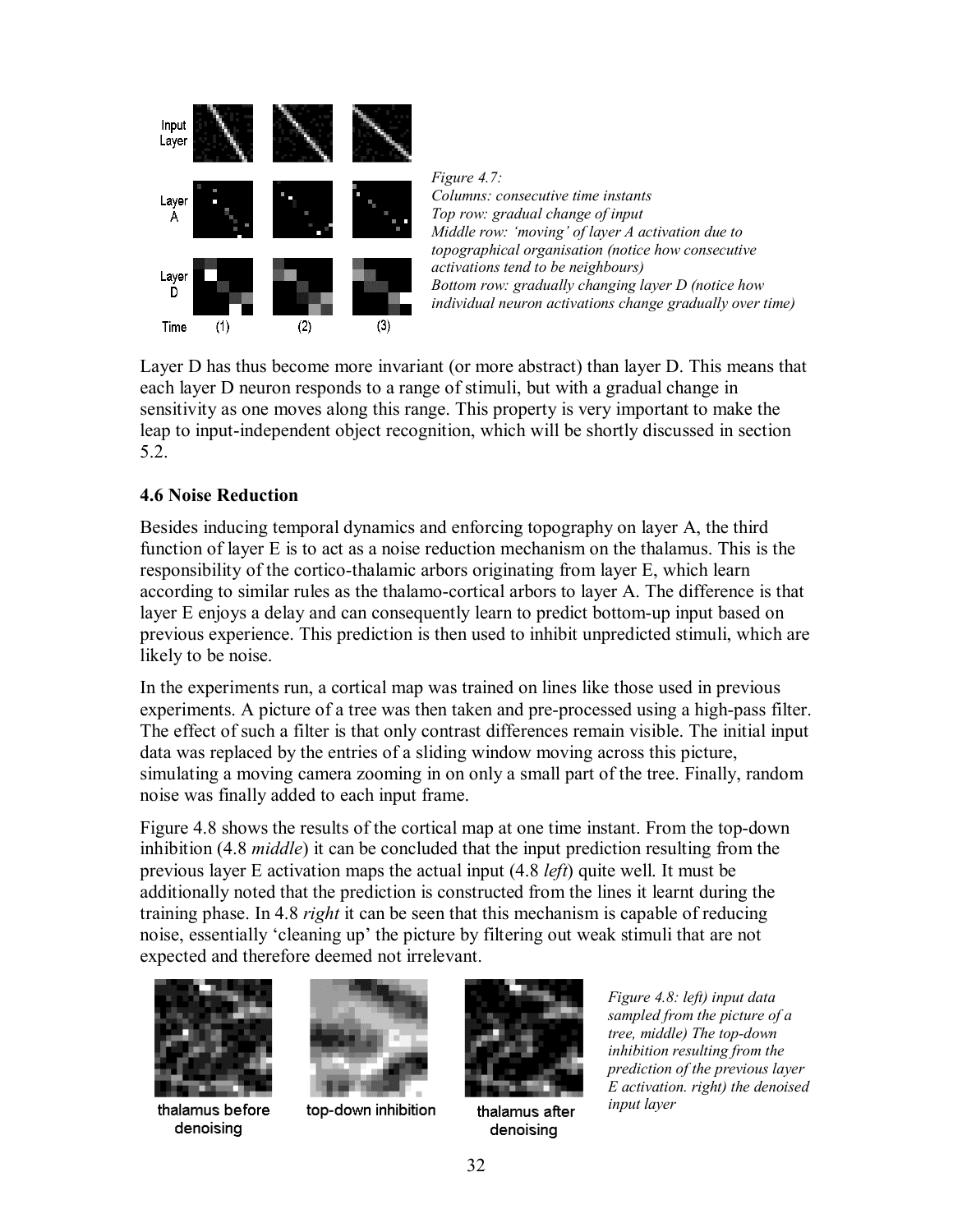# **Section 5: Concluding Remarks**

#### **5.1 Discussion**

The model proposed is a compromise between neuro-anatomic data and information theory. The former told us how the cortex is structured and what properties result from this organisation. The latter, on the other hand, allowed us to speculate on why these properties are needed and what a platonic (ideal) piece of cortex should look like.

The model reproduced many of the important biological findings while still satisfying the constraints of biological plausibility. The important properties captured include:

- the self-organising nature of the cortex
- its gradually changing receptive fields
- receptive fields able to extract both spatial and temporal patterns
- its capacity to abstract (or become more invariant)

But to forestall any (perfectly justified) criticism, some of the model's weak points are mentioned below. On the connections within and between layers:

- The local competition mechanism on layer IV may not have a diffuse effect after all, but instead be highly specific. This would enable neurons to selectively inhibit some neighbouring neurons, while leaving others close by unaffected.
- The connections from layer IV to III may turn out not to be one-to-one after all, but one-to-many. In that case the function of the layers II and III and the long-range lateral connections may have been completely mis-interpreted.
- Similarly, although allocating the role of summarising layer III activity to layer V neurons is useful for a number of reasons, experiments have yet to confirm this assumption.
- Although layer VI almost certainly introduces temporal dynamics into the system, it is not known whether the connections suggested in the model are accurate. The hypothesis that the apical dendrites into layer IV provide a supervisory signal for layer III to VI connection strength learning may also lack supporting evidence.

On the more fundamental assumptions:

- Because the model proposed is a computational model designed for implementation in computer software, different layers are unable to affect each other simultaneously. Although it is unknown what the effects of this limitation are on the functioning of the model, it is certain to alter the behaviour in some way.
- Another consequence of this limitation may be that while the temporal dynamics are sufficient for the detection of the direction of visual motion, auditory temporal features require much more precision. It may turn out that for this reason useful auditory analysis lies beyond the scope of the model's capabilities.
- While distinction has been made between driving and modulatory inputs, the neurons used are still numeric entries into a data matrix. For this model it is assumed that we need not delve deeper than the cellular level, but what if by doing so we miss some critical properties that can only be understood at a sub-cellular level? After all, there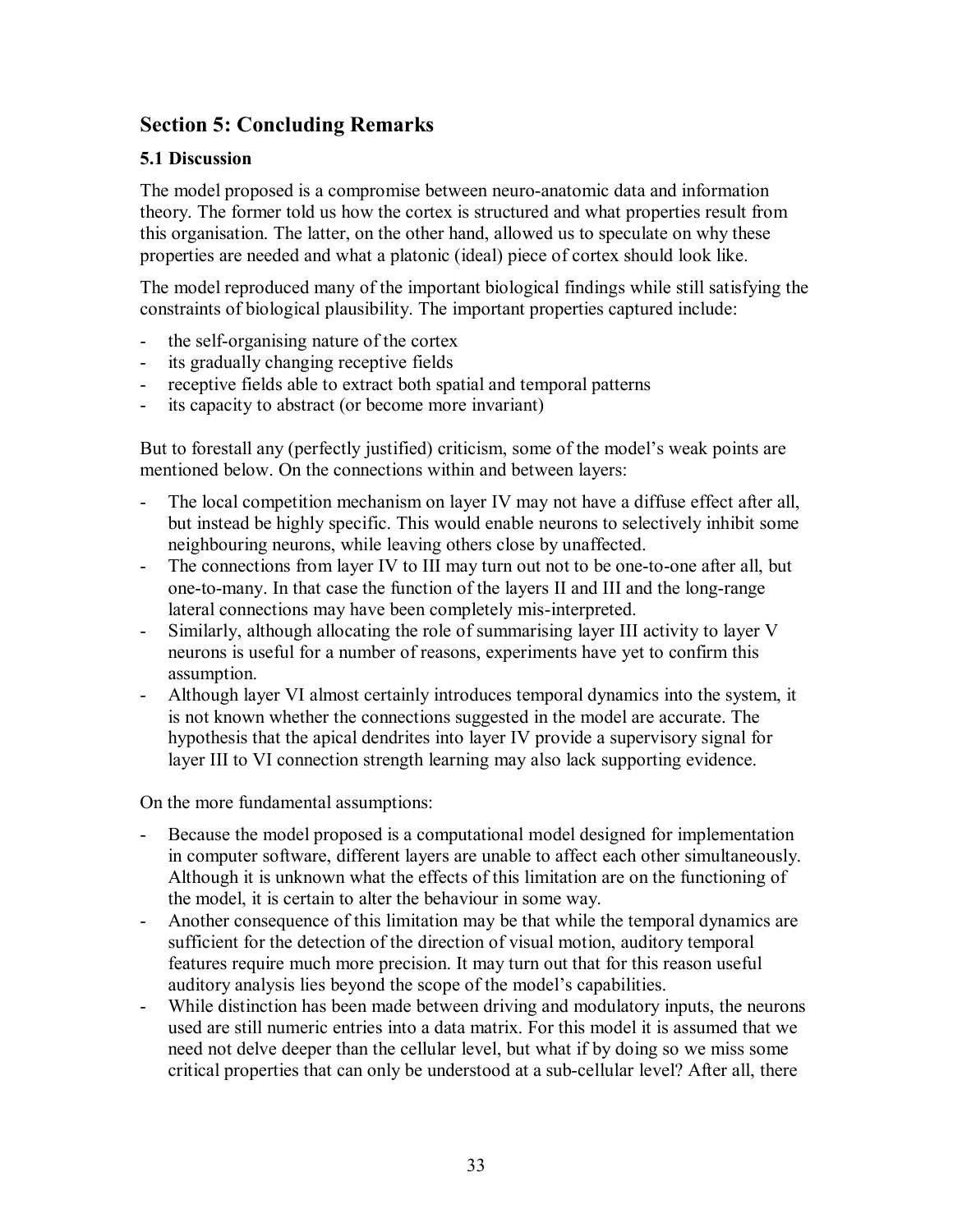are several scientists who believe quantum physics does significantly affect the workings of our brain.

### **5.2 Future Research: Connecting Maps Hierarchically**

The full power of the previously described cortical maps only becomes apparent when we consider them in hierarchies. The cortex is designed to gradually abstract from its input the important patterns, making representations more input-independent as one moves higher up the hierarchies. It can thus be that while I consistently enjoy the abstract interpretation 'cow in tulip field' at the highest level, the low level representations continuously change as result of my train moving with high speed through the Dutch pastural flatlands. In this section a quick overview will be given of how the cortex is structured hierarchically and how its inter-cortical communication dynamics could give rise to such abstract thoughts.

Layer V turns out to be the principle output layer and is hypothesized to be a measure of the average activation of a certain area of layer III. Since layer III seems to be topgraphically structured itself, a layer V neuron can be excited by a whole range of input stimuli (see section 4.5). It is this generalisation that could be required for the inputindependency to emerge.

But to understand how this would come about, let's first have a look at how layer V is connected to the layer IV input layer of the cortical patch superior in the hierarchy. As we know, the thalamus is divided into nucleii like the LGN and the MGN that relay information from the senses to the primary sensory cortices. It turns out, however, that it not only adminsters this primary relay; the thalamus also contains small areas responsible for communication from primary to secondary sensory cortex, and from secondary to tertiary and so on (figure 5.1).



*Figure 5.1: inter-cortical connections through the thalamus* 

The higher-level thalamo-cortical axons again sprout broad axonal arbors at their ends, and there is no evidence to suggest that these higher level cortices function according to different principles than those described in the previous sections. But to grasp the differences in representation between different level cortical maps, perhaps it's best to zoom in on V1 and V2.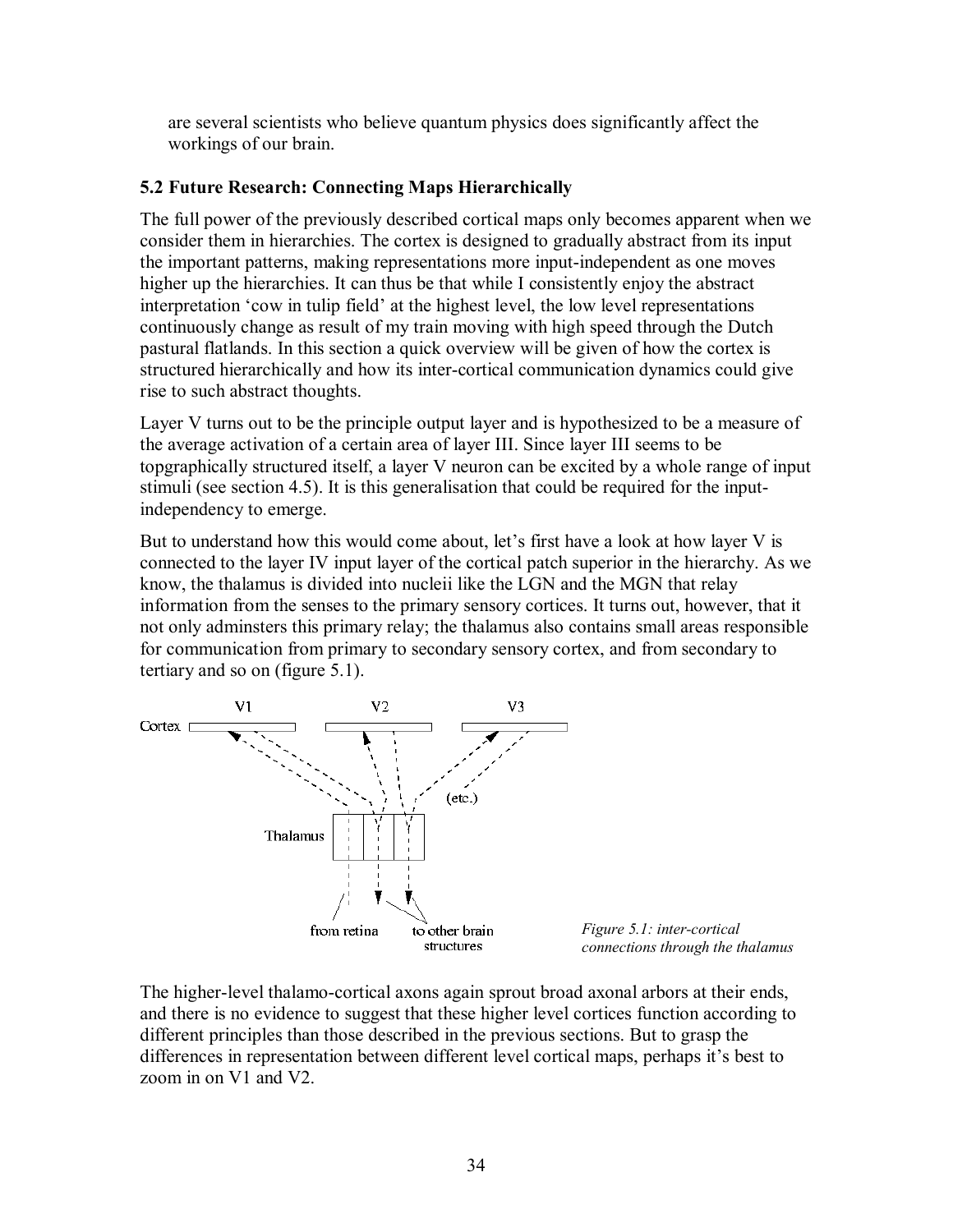The input from the retina into V1 (figure 5.2b) is built up of contrast differences (lines) that are detected by V1's layer IV (figure 5.2a). The layer V activation resulting from this layer IV activation (figure 5.2c) is then transmitted to layer IV of V2. A single V2 layer IV receptive field therefore tends to learn V1 layer V patterns like the one in 5.2c, which in turn correspond to combinations of contrast differences in the retinal picture like figure 5.2b, and not to a single line such as 5.2a. It must also be remembered, however, that in section 4.5 we saw that layer V changes gradually as a result of regularly changing input, and thus a single V2 layer IV neuron may be equally responsive to retinal input as shown in figure 5.2d or e.





5.2a: V1 layer IV neuron's receptive field





5.2d: alternative retinal input provoking the same V1 layer V response

5.2e: alternative retinal input provoking the same V1 layer V response



5.2c: V1 layer V acitvation (also V2 layer IV neuron's receptive field)

*Figure 5.2: how representations differ at different levels in the hierarchy* 

It would be interesting to see whether by connecting three or four layers in this hierarchical manner, we can obtain stable representations at the highest level that may be triggered by a multitude of different input patterns. There is no reason why this high level representation can't be muli-modal, resulting in the picture of your grandmother evoking the same response as her voice. At this level we would be speaking of true object recognition.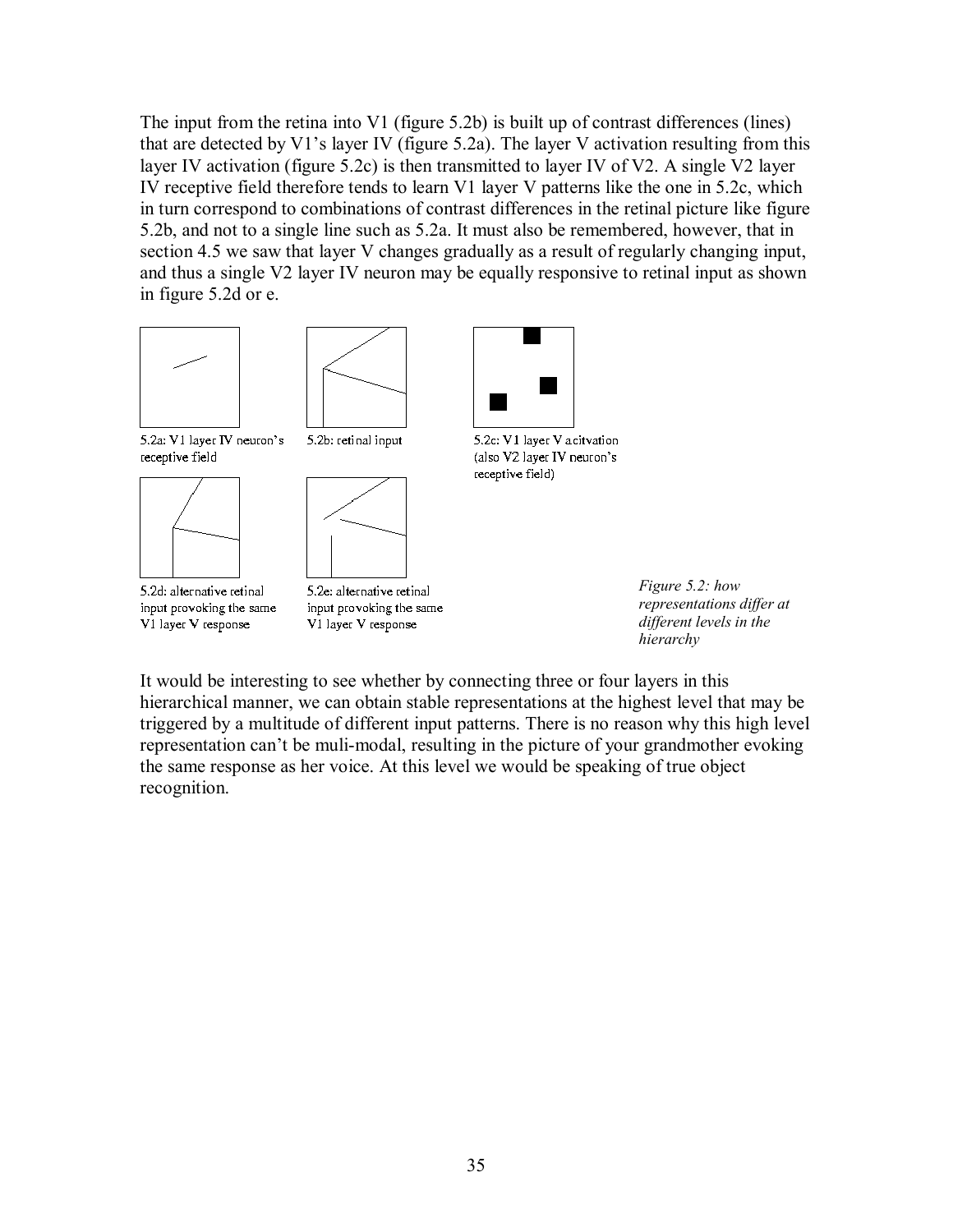#### **5.3 References**

Antonini, A., and Stryker, M.P. (1993). Rapid remodelling of axonal arbors in the visual cortex. *Science* 260:1819-1821.

Callaway, E.M. (1998). Prenatal development of layer-specific local circuits in primary visual cortex of the Macaque monkey. *Journal of Neuroscience* 18:1505-1527.

Catania, K.C., Northcutt, R.G., Kaas, J.H., and Beck, P.D. (1995). Organization of the somatosensory cortex of the star-nosed mole. *Journal of Computational Neurology* 351:549-567.

Crick, F. (1992). Function of the thalamic reticular complex: the searchlight hypothesis. In S.M. Kosslyn and R.A. Andersen (Eds.), *Frontiers in Cognitive Neuroscience* (pp. 366-372). Cambridge, MA: MIT Press.

Desimone, R. (1996). Neural mechanisms for visual attention and their role in attention. *Proceedings of the National Academy of Science USA* 93:13494-13499.

Florence, S.L., and Kaas, J.H. (1995). Large-scaled reorganization at multiple levels of the somatosensory pathway follows therapeutic amputation of the hand in monkeys. *Journal of Neuroscience* 16:8083-8095.

Gibson, J., Beierlein, M., and Connors, B. (1999), Two networks of electrically coupled inhibitory neurons in neocortex. *Nature* 402:75-79.

Gilbert, C.D., and Wiesel, T.N. (1990). The influence of contextual stimuli on the orientation selectivity of cells in primary visual cortex. *Vision Res.* 30:1689-1701.

Grossberg, S., and Williamson, J.R. (2001). A neural model of how horizontal and interlaminar connections of visual cortex develop into adult circuits that carry out perceptual grouping and learning. *Cerebral Cortex* 11:37-58.

Holtzman, J.D. (1984). Interactions between cortical and subcortical visual areas. *Visual Res.* 24: 801-813.

Hubel, D.H., and Wiesel, T..N. (1968). Receptive Fields and functional architecture in monkey striate cortex. *Journal of Neurophysiology* 65:563-571.

Huttenlocher, P.R., and de Courten, C. (1987). The development of synapses in striate cortex of man. *Human Neurobiology* 6:1-9.

Kaas, J. (1995). The reorganization of sensory and motor maps in adult mammals. In M.S. Gazzaniga (Ed.), *The Cognitive Neurosciences* (pp. 51-71). Cambridge, MA: MIT Press.